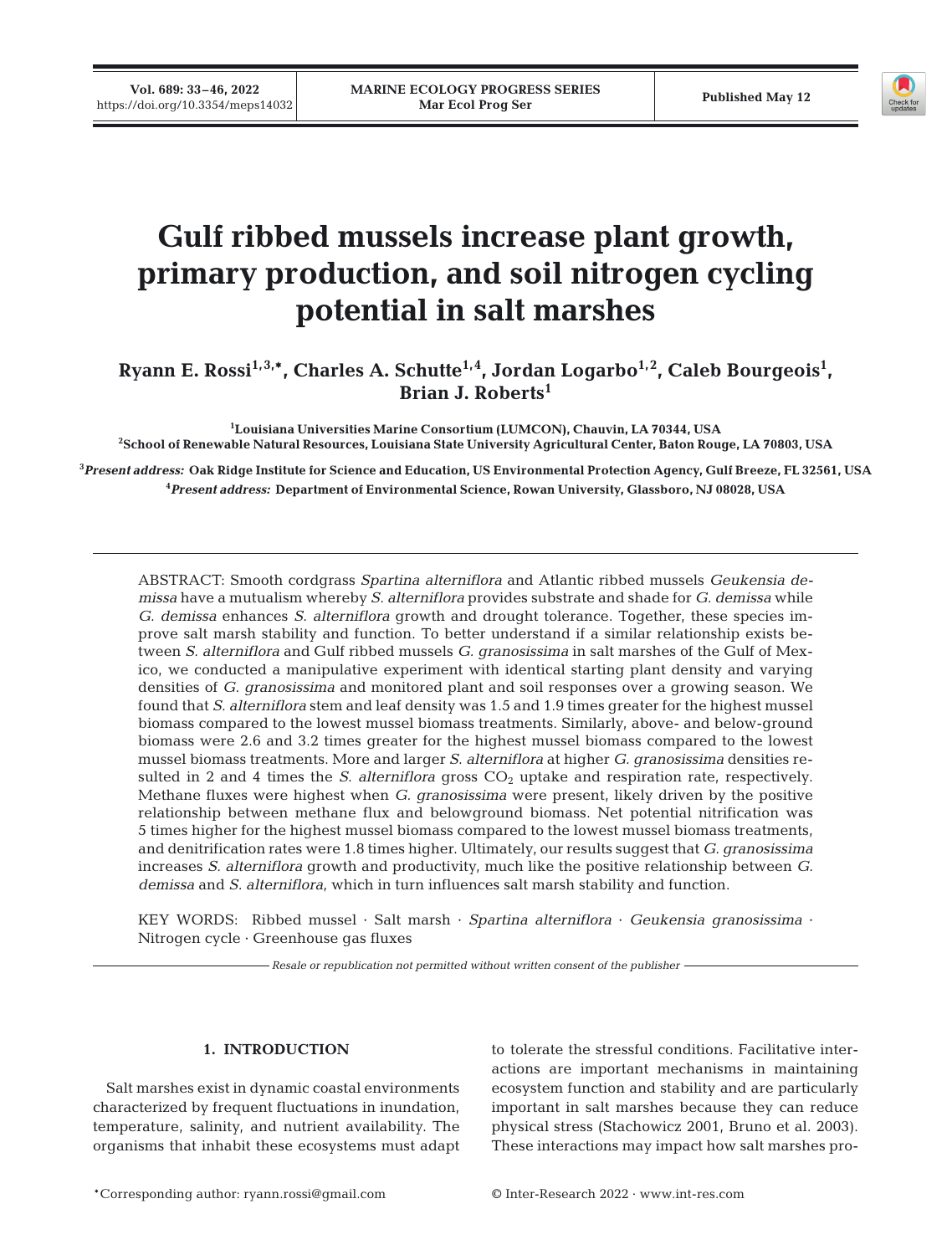vide ecosystem services such as carbon sequestration, flood mitigation, and nitrogen removal (Culhane et al. 2018).

Atlantic ribbed mussels *Geukensia demissa* (Dillwyn, 1817) are found throughout Atlantic salt marshes and are associated with smooth cordgrass *Spar tina alterniflora* Loisel (Bertness 1984). *G. de missa* can tolerate variations in salinity and are more common in *S. alterniflora*-dominated marshes with salinities of 18−30 (Bertness 1984, Chintala et al. 2006). Nutrient rich bio deposits from *G. demissa* pseudofeces increase nutrient availability in porewater and soil, which can increase *S. alterniflora* growth and vegetative expansion (Jordan & Valiela 1982, Bertness 1984, Angelini et al. 2016, Derksen-Hooijberg et al. 2018). *G. demissa* also reduce porewater salinity and increase water storage via pseudofeces and by the creation of pore spaces by themselves and the crabs (and the crab burrows) that they facilitate (Angelini et al. 2015, 2016). *G. demissa* may further promote *S. alterniflora* growth and survival by reducing sulfide stress, either by increasing porewater iron (via iron-rich pseudofeces), which can bind and precipitate sulfide, or by sulfide oxidation in mussel gill mitochondria (Derksen-Hooijberg et al. 2018). In turn, *S. alterniflora* provides substrate for *G. demissa* byssal thread attachment, prevents *G. demissa* desiccation via shading, and provides a potential food source (Bertness 1984, Bertness & Leonard 1997, Kreeger & Newell 2001). This mutualism also influences nitrogen cy cling processes, such as denitrification and nitrification, which increase in the presence of both *S. alterniflora* and *G. demissa*, suggesting that this positive relationship may influence salt marsh nitrogen cycling and nitrogen removal (Bilkovic et al. 2017, Zhu et al. 2019). *G. demissa* also enhance water quality by removing nutrients and fecal bacteria (Durand et al. 2020, Moody & Kreeger 2020).

In the Gulf of Mexico (GoM), a different ribbed mussel species, the Gulf ribbed mussel *G. granosissima* (G. B. Sowerby III, 1914), inhabits salt marshes. *G. granosissima* is often associated with both *Juncus roemarianus* (Scheele) and *S. alterniflora* and tends to be more common at sites with mean salinities over 3.5 and on the marsh edge (Honig et al. 2015, Logarbo 2021). These slight differences in *G. granosissima* ecology, compared to *G. demissa*, may or may not influence the relationship between *G. granosissima* and dominant marsh plant species. More work is needed to explore the relationship between *G. granosissima* and *S. alterniflora* in the GoM to

determine if the relationship is similar to *G. demissa* and *S. alterniflora* in Atlantic marshes. Here, we report on a field experiment with manipulated *G. granosissima* densities over a summer to early autumn growing season in which we hypothesize that *S. alterniflora* and *G granosissima* in GoM marshes will have a similar positive relationship to the one shared by *S. alterniflora* and *G. demissa* in Atlantic coast marshes. We expect that as *G. grano sis sima* density increases so would *S. alterniflora* productivity and biomass, and soil nitrogen-cycling process rates, much like the positive relationship found between *G. demissa* and *S. alterniflora*. We manipulated *G. granosissima* density by co-transplanting *G. granosissima* with *S. alterniflora* in 5 mussel addition treatments (n = 4 replicates) that capture the range in *G. granosissima* densities recorded throughout *S. alterniflora*-dominated marshes in Louisiana (Honig et al. 2015, Logarbo 2021). We measured aboveground plant metrics and productivity weekly throughout the growing season, and measured greenhouse gas fluxes, soil nitrogencycling process rates, soil nitrogen content, and *G. granosissima* and total *S. alterniflora* biomass at the end of the experiment.

## **2. MATERIALS AND METHODS**

#### **2.1. Study site description**

The experiment was deployed in a *Spartina alterniflora*-dominated salt marsh in Cocodrie, LA, near the DeFelice Marine Center of the Louisiana Universities Marine Consortium (LUMCON) (29.2561° N, 90.6669° W) from June to October 2018. Marshes near LUMCON experience low tidal range (~0.3 m), mainly driven by wind (Hill & Roberts 2017). Other plant species present include *Juncus roemarianus*, *Distichlis spicata*, and *S. patens* (Hill & Roberts 2017). The mean  $(\pm SD)$  daily air temperature was 27.1  $\pm$ 2.6°C (range 18−29°C), mean daily wind speed was  $3.7 \pm 1.3$  m s<sup>-1</sup> (range 1–8 m s<sup>-1</sup>), and daily mean precipitation was  $0.01 \pm 0.02$  mm (range 0–0.14 mm). The mean daily salinity during the study period was  $8.8 \pm$ 3.9 (range 2−17), and mean daily water temperature was 29.5 ± 2.2°C (range 20−32°C). All daily measures were recorded at the LUMCON Marine Center environmental monitoring station (http://weatherstations. lumcon.edu/index.html) located ~380 m from the experiment.

Throughout this region, *Geukensia granosissima* densities vary. Mean excavated mussel densities for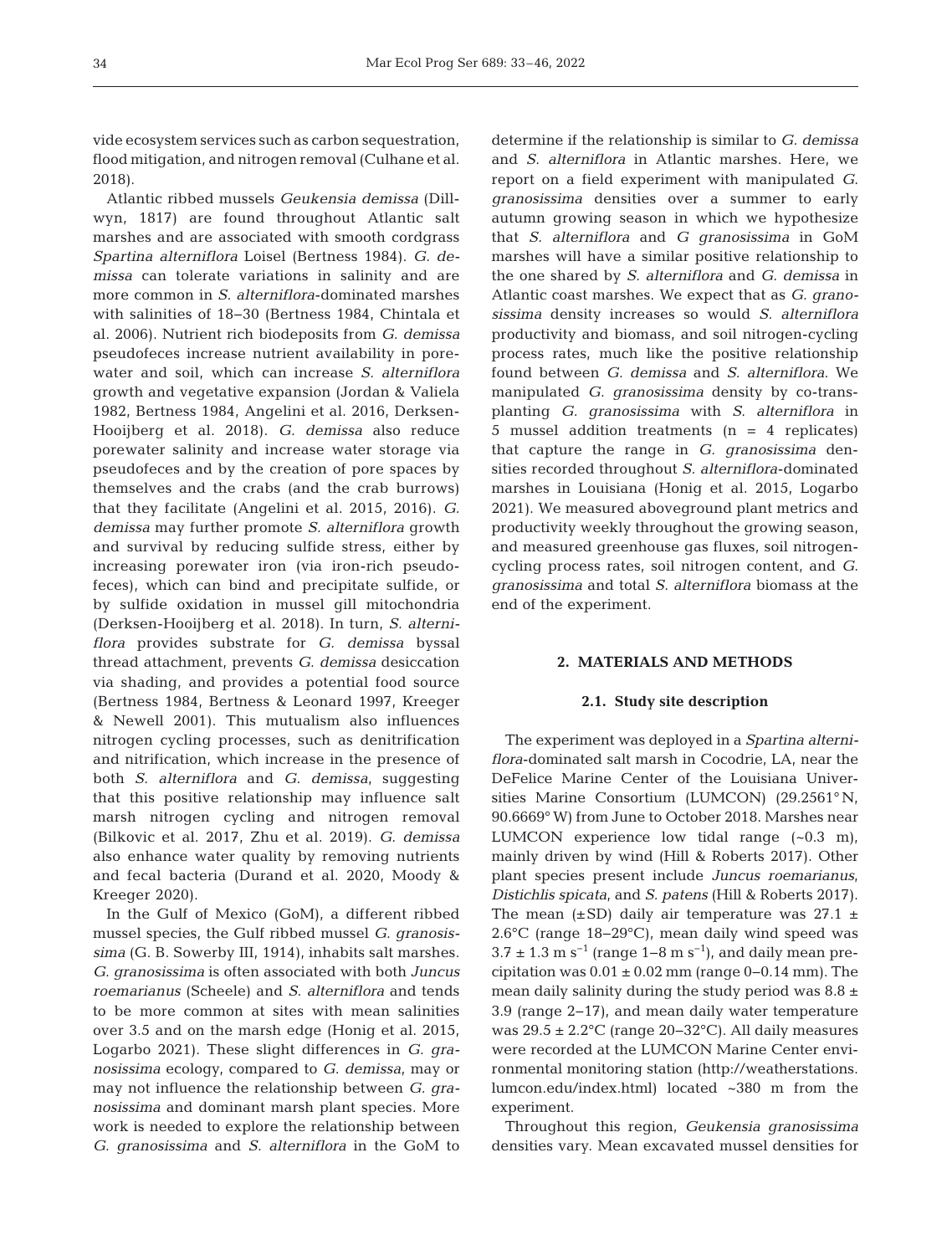Barataria and Hackberry Bays, LA, were 82 ± 18 and  $66.6 \pm 16.3$  ind. m<sup>-2</sup>, respectively (Spicer 2007, Honig et al. 2015). Surface densities of *G. granosissima* up to 350 m−2 have been documented in Sister Lake, LA (Logarbo 2021), with excavated densities between 754 and 8704 ind. m−2 (A. McDonald et al. pers. obs.). To our knowledge, no data are available on average aggregation size of *G. granosissima*.

## **2.2. Experimental design and setup**

PVC tubes (10 cm diameter,  $n = 20$ ) were used as experimental units which were oriented vertically. Each experimental unit was 72 cm long and had 50 holes (4.7 mm diameter) drilled randomly along the tube to allow lateral and vertical pore water movement. All experimental units were filled with homogenized marsh pond sediment that was sieved to re move roots and organisms and capped at the bottom. *G. granosissima* and *S. alterniflora* were cotransplanted into each experimental unit with 4 replicate units for each of the 5 treatments (Fig. S1 in Supplement 1 at [www.int-res.com/articles/suppl/](https://www.int-res.com/articles/suppl/m689p033_supp1.pdf) [m689p033\\_supp1.pdf](https://www.int-res.com/articles/suppl/m689p033_supp1.pdf)). We only used *S. alterniflora*, as this is the dominant marsh plant and is consistent with many studies involving *G. demissa*. *S. alterniflora* and *G. granosissima* specimens were collected in June 2018 from a marsh, approximately 100 m from experiment deployment, where both species were previously recorded. *G. granosissima* were separated from hooked mussels *Ischadium re curvum* in the field, and returned to the lab where they were cleaned of sediment and plant debris, and measured to the nearest mm. Only *G. granosissima* in the size range of 30−70 mm were used in the experiment, and the mean shell length of transplanted individuals was 55.5 ± 14.5 mm. *G. grano sis sima* were transplanted into tubes in the following initial densities: 0, 1, 2, 4, and 8 which corresponds to 0, 127, 254, 509, and 1018 mussels m−2. We refer to the initial transplant densities (0, 1, 2, 4, and 8) as the treatments throughout the manuscript. These densities were chosen to capture the range in *G. granosissima* densities recorded throughout *S. alterniflora*-dominated Louisiana marshes. Specifically, we were interested in capturing densities closer to some of the higher densities observed (A. Mc Donald et al. pers. obs.). We selected *S. alterniflora* shoots that were  $23.5 \pm 3.6$  cm tall to avoid older, taller plants and new shoots. We planted 3 *S. alterniflora* shoots in each tube, equivalent to approximately 382 stems m−2, which aligns with

reported mean densities in marshes adjacent to LUMCON (Hill & Roberts 2017).

Experimental units were deployed in a ~15 m diameter pond adjacent to a well-studied *S. alterniflora*-dominated salt marsh (Hill & Roberts 2017, Vastano et al. 2017, Bernhard et al. 2021). The pond was located at the head of a marsh creek ~35 m from its confluence with a larger estuarine channel. The site was chosen for its small size and isolation to reduce exposure to wind and boat-driven wave energy; the pond was protected on 3 sides by salt marsh, and was accessible only by kayak via a ~4 m channel. Experimental units were arranged in a square wooden frame following a marsh organ design (Morris 2007), but with each experimental unit positioned at the same level to generate uniform patterns of inundation and exposure (Fig. S1). The soil surface of the experimental units was level to the adjacent marsh platform to ensure natural tidal exposure. The marsh organ framework was placed on the north side of the pond 2 m from the shoreline to prevent shading from adjacent salt marsh plants.

#### **2.3. Non-destructive sampling**

Stem heights, stem density, and leaf density were measured weekly between June and October 2018  $(n = 17)$ . Treatments were maintained with replacement throughout the experiment to ensure treatment *G. granosissima* densities, but *G. granosissima* that re cruited were not removed from any of the experimental units except for treatment 0. Density of other invertebrates (e.g. snail species) was also estimated weekly between June and October 2018.

At the end of the experiment (October 2018), all experimental units were transported intact to LUM-CON for final destructive sampling. Experimental units were placed in large plastic containers filled with estuarine water collected at the study site to simulate *in situ* conditions. The water level in these containers was 1−2 cm below the soil surface in the experimental units. Experimental units were maintained in this way for less than 36 h between collection and destructive sampling to allow time for non-destructive measurements and sample processing. Stem heights, stem density, and leaf density were measured followed by gas flux measurements and then destructive sampling for *G. granosissima* biomass, plant above- and belowground biomass, soil properties, and nitrogen cycling process rate measurements.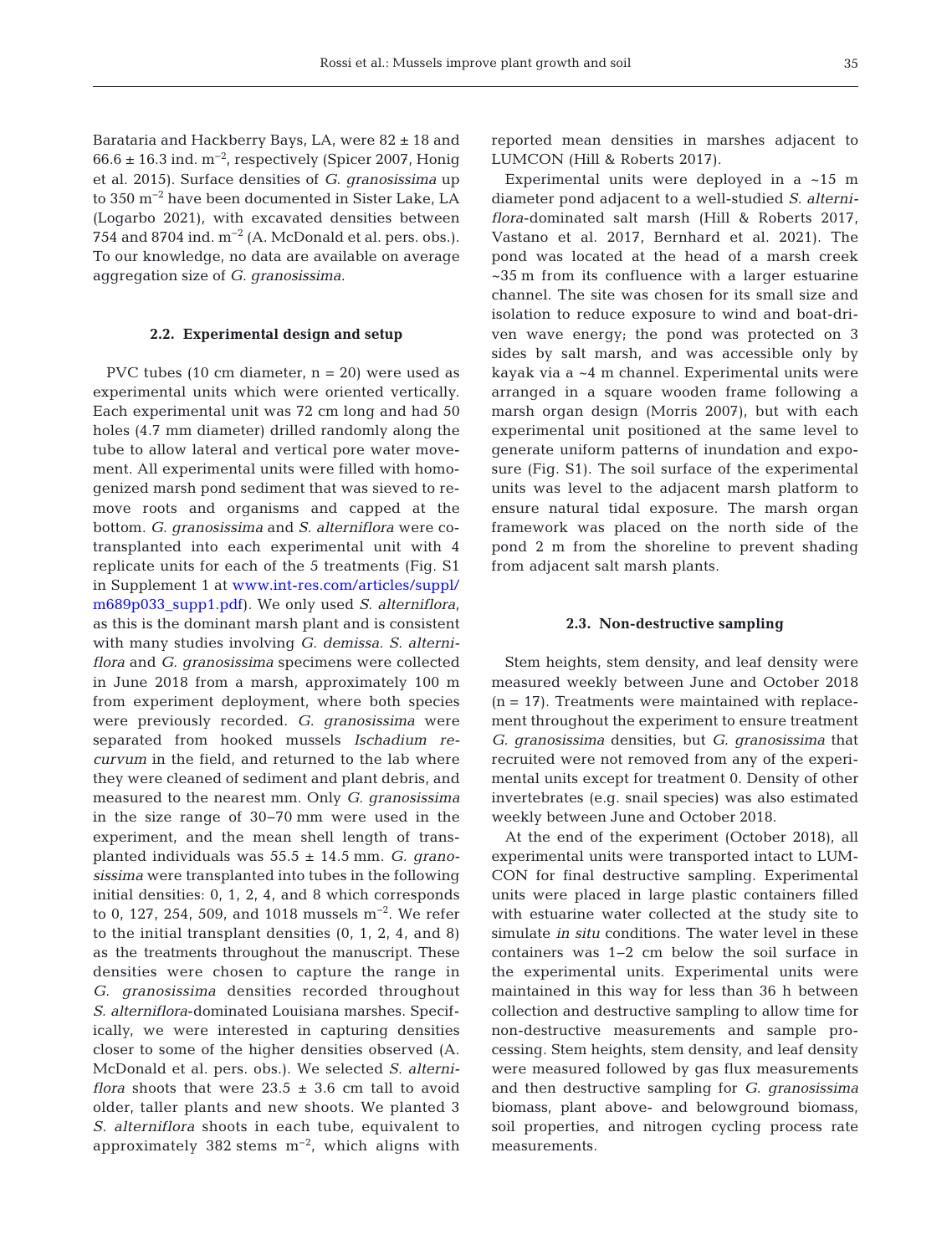#### **2.4. Gas flux measurements and photosynthetic yield**

Both light and dark  $CO<sub>2</sub>$  and  $CH<sub>4</sub>$  fluxes were measured using a Los Gatos Research ultraportable greenhouse gas analyzer (UGGA). Light and dark flux chambers were installed on each experimental unit, and the UGGA was connected to each flux chamber through ports in the chamber lid using gasimpermeable tubing. The total system volume was approximately 6.4 l. Gas was circulated within the flux chambers during flux measurements using small, battery-powered fans. The UGGA was connected to each chamber for 195 s with gas concentrations measured at 1 s frequency. Gas fluxes were calculated as the slope of the linear relationship between gas concentration and time. Only slopes with  $r^2$ values >0.95 were used in subsequent analyses. Air temperature and irradiance were measured inside and outside the flux chambers at 15 s frequency using Hobo $\mathcal{P}$  pendant loggers (Onset). Gross CO<sub>2</sub> uptake, a proxy for photosynthesis, was calculated as the light chamber  $CO<sub>2</sub>$  flux (photosynthesis + respiration) minus the dark chamber  $CO<sub>2</sub>$  flux (respiration only).

Initial analyses comparing gross  $CO<sub>2</sub>$  uptake across different mussel treatments were confounded by the fact that gas flux measurements were made on a somewhat cloudy day with variable photosynthetically active radiation (PAR). This resulted in lightdriven variability in measured light chamber  $CO<sub>2</sub>$ fluxes. We accounted for this variability in PAR by calculating the maximum gross  $CO<sub>2</sub>$  uptake. This value was derived by multiplying the measured maximum electron transport rate  $(ETR<sub>max</sub>;$  described in detail below) by the measured gross  $CO<sub>2</sub>$  uptake divided by  $ETR<sub>max</sub>$  at the light level at which each individual flux measurement was made  $(ETR<sub>light</sub>)$ :

$$
Max Gross CO_2 = ETR_{max} \times \frac{GrossCO_2}{ETR_{light}} \tag{1}
$$

Photosynthetic yield was measured using pulse amplitude modulation (PAM) fluorometry (Mini-PAM II, Walz) via rapid light curves (RLCs) which measures effective quantum yields over a range of increasing actinic light (Ralph & Gademann 2005). Measurements were taken on the third leaf from the top of the plant on a single live, green leaf from each ex perimental unit between 08:00 and 12:00 h using a leaf-clip holder and following the manufacturerrecommended protocol. RLCs were evaluated using WinControl-3 software, and photosynthetic efficiency and capacity were determined. Photosynthetic efficiency (alpha,  $α$ ) is the initial slope of the RLC, and photosynthetic capacity  $(ETR<sub>max</sub>)$  was calculated by fitting a hyperbolic tangent model equation and is measured in µmol electrons  $m^{-2} s^{-1}$ (Jassby & Platt 1976, Platt et al. 1980).

#### **2.5. Destructive sampling**

All aboveground plant tissue was clipped at the soil surface, dried, and weighed to a constant mass for biomass. Experimental units were extruded and sectioned into 0−10 and 10−30 cm intervals to quantify belowground biomass in addition to soil subsampling for soil properties, extractable nutrients, and potential nitrogen cycling rates (denitrification and nitrification). To quantify belowground biomass, sections were rinsed in deionized water, sieved, and separated into live and dead roots and rhizomes, then dried to a constant mass (Hill & Roberts 2017). *G. granosissima* were removed from each experimental unit, counted, and measured, and tissue was dried to a constant weight at ~80°C, then combusted to obtain ash-free dry mass to determine final *G. granosissima* biomass. Initial biomass (g m−2) was estimated using an allometric equation (biomass = *a* × length<sup>b</sup>, where  $a = 0.0000075$  and  $b = 2.75$ ) based on the final *G. granosissima* biomass and lengths from the experiment (Fig. S2 in Supplement 1).

#### **2.6. Soil physical and chemical properties**

Approximately 5 g of fresh, homogenized soil were placed into an aluminum weigh boat, dried to a constant weight at ~80°C, and reweighed to calculate soil water content for each experimental unit. To measure extractable dissolved inorganic nitrogen, 2−3 g of soil were added to a 50 ml centrifuge tube along with 30 ml of 2 N KCl and then shaken at 250 rpm for 2 h. Samples were then centrifuged  $(2012 \times g, 10 \text{ min})$ , and the supernatant collected, filtered through a 0.2 μm filter, and stored frozen until analysis. Extractable  $NO<sub>x</sub>$  (nitrate + nitrite) samples were measured using Cu−Cd reduction followed by azo colorimetry on a Lachat Instruments QuickChem® FIA+ 8000 Series Automated Ion Analyzer with an ASX-400 Series XYZ Autosampler as detailed by Marton & Roberts (2014). To prevent contamination of extractable  $NH_4$ -N samples by fumes from the  $NH_4Cl$ buffer used in  $NO<sub>x</sub>$  analysis,  $NH<sub>4</sub>-N$  was analyzed separately using phenate colorimetry (Greenberg et al. 1992). Standard curves were prepared by diluting  $NO<sub>3</sub>$ -N and NH<sub>4</sub>-N stock solutions (Hach) and yielded r<sup>2</sup> values of  $\geq$  0.99.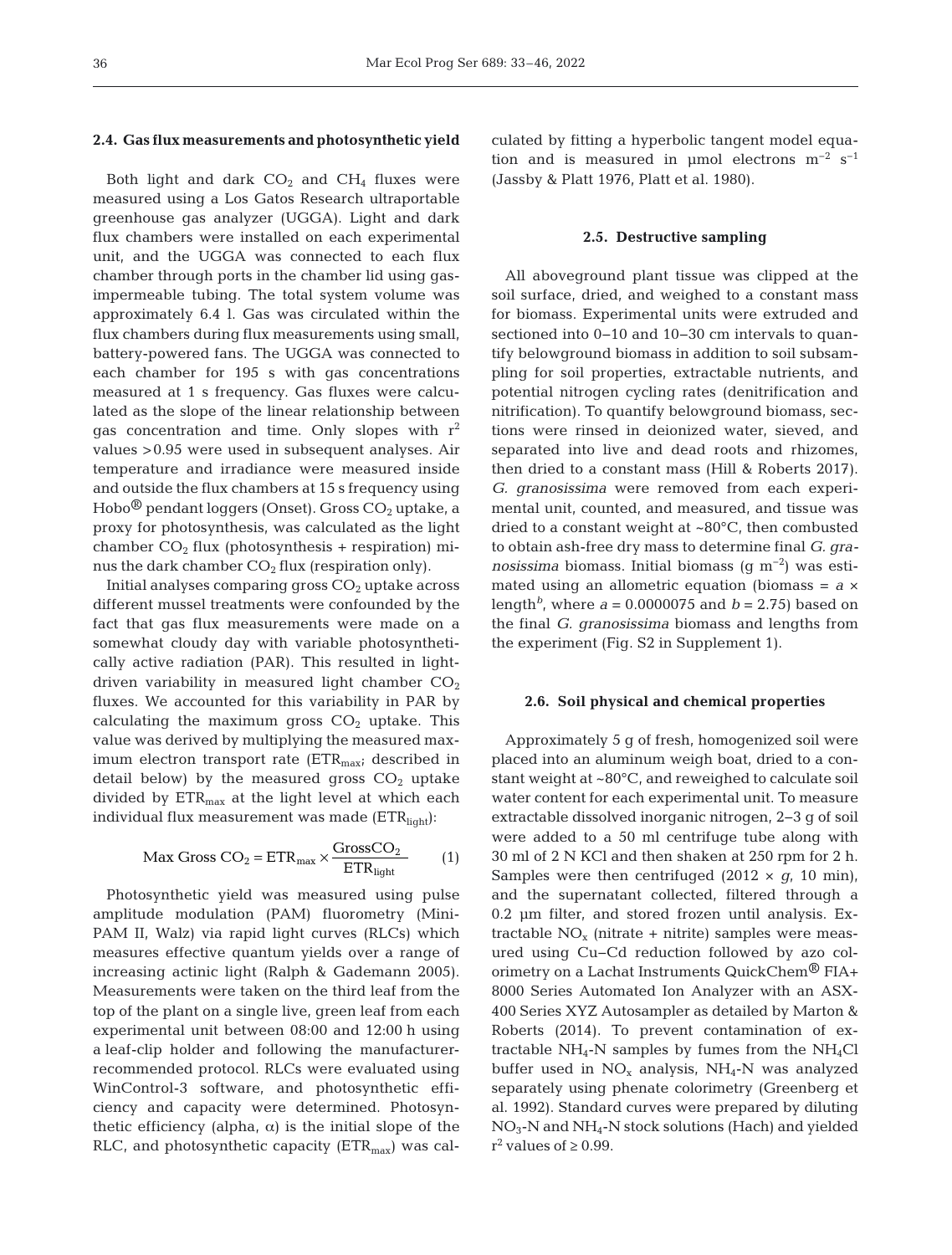#### **2.7. Potential nitrification rates**

Potential nitrification rates were measured as described previously by Marton et al. (2015). Briefly, the incubation medium was prepared by diluting filtered seawater with deionized water to match the salinity measured in the field on the last day of the experiment. NH<sub>4</sub>Cl and a 1:1 mix of  $K_2HPO_4$ and  $KH_2PO_4$  were added to final concentrations of 300 µmol  $l^{-1}$  N and 60 µmol  $l^{-1}$  P. A 2–3 g subsample of homogenized soil was placed into 50 ml centrifuge tubes  $(n = 4)$  and mixed thoroughly with 30 ml of the incubation medium. Tubes were incubated in the dark at 21°C and shaken gently at 325 rpm. One tube from each set of 4 was sacrificed at approximately 0.5, 12, 24, and 36 h to create a time series. Following incubation, each sample was centrifuged  $(3577 \times g,$ 5 min), filtered through 0.20 μm syringe filters (Corning, #431224), and stored frozen until analysis for NOx-N concentration as described in Section 2.6. Potential nitrification rates were calculated as the linear slope of  $NO<sub>x</sub>$ -N concentration versus time and were corrected for incubation water volumes and soil dry weight. Potential rates are expressed in units of nmol N gDW−1 d−1 (where gDW is grams dry weight) throughout this manuscript.

#### **2.8. Potential denitrification rates**

Potential denitrification rates were measured using the acetylene inhibition technique (Sørensen 1978, Schutte et al. 2020). The incubation medium was prepared by diluting filtered seawater with deionized water to match the salinity measured in the field on the last day of the experiment. D-glucose  $(C_6H_{12}O_6)$ , potassium nitrate  $(KNO_3)$ , and potassium phosphate  $(KH_2PO_4)$  were added to the medium to final concentrations of 15 mmol C  $l^{-1}$ , 2000 μmol N  $l^{-1}$ , and 200 μmol P  $l^{-1}$ . A 15 g subsample of homogenized soil was weighed into a 125 ml flask and mixed thoroughly with 15 ml of the incubation medium. Flasks were sealed with rubber Suba-Seals. The flask headspace was then flushed with ultra-high purity nitrogen, and 10 ml of rinsed acetylene  $(C_2H_2)$  were added to the headspace. Flasks were incubated in the dark at 21°C and shaken gently at 250 rpm. Gas samples were collected from the flask headspace at 0.5, 1, 2, and 4 h to create a time series. At each time point, 10 ml of headspace gas were collected into a syringe and injected into a 5.9 ml Exetainer (Labco) that had been pre-purged with nitrogen. Immediately following sample collection, 9 ml of nitrogen and 1 ml of  $C_2H_2$  were injected into the flask to maintain constant headspace composition and pressure throughout the incubation. Nitrous oxide  $(N_2O)$  concentrations were measured using a Shimadzu GC-2014 equipped with an electron capture detector. Potential denitrification rates were calculated as the linear slope of  $N_2O-N$  concentration versus time. Potential rates were corrected for incubation headspace volumes and soil dry weight and are expressed in units of nmol N qDW<sup>-1</sup> d<sup>-1</sup>

#### **2.9. Statistical analyses**

We sampled stem heights, stem density, and leaf density multiple times, and as a result, applied linear mixed-effects models for each parameter to determine differences between treatments. In this model framework, each experimental unit (tube) was used as a random intercept and number of days deployed was a continuous variable. We used mean live stem height per experimental unit. The models were checked for normality, and residuals versus fitted values were plotted and met assumptions. We used pairwise comparisons to determine differences be tween each treatment and days deployed combination (Table S4 in Supplement 2 at [www.int-res.com/](https://www.int-res.com/articles/suppl/m689p033_supp2.xlsx) [articles/suppl/m689p033\\_supp2.xlsx](https://www.int-res.com/articles/suppl/m689p033_supp2.xlsx)).

For parameters collected at the end of the experiment (biomass, gas fluxes, soil nutrients, and N cycling), we used linear regression to model each para meter as a function of mussel biomass. We focused on final mussel biomass, which was highly correlated with density, due to the spread and overlap in mussel biomass between treatments. We also used linear regression to model relationships be tween parameters (Table S2 in Supplement 1). Specifically, max gross  $CO<sub>2</sub>$  uptake was modeled as a function of mussel biomass and live leaf density. Because the trend was similar between these regressions, we conducted a linear regression of max gross  $CO<sub>2</sub>$  per leaf as a function of mussel biomass. Dark  $CO<sub>2</sub>$  flux (respiration) was modeled as a linear regression as a function of mussel biomass. Models were checked for normality, and residuals and fitted values were examined. No transformations were needed to meet model assumptions. We used the package 'lme4' for the linear mixed effect models and the 'lm' function in R for linear regressions (Bates et al. 2015, R Core Team 2018). An alpha of 0.05 was used to determine significance for all analyses.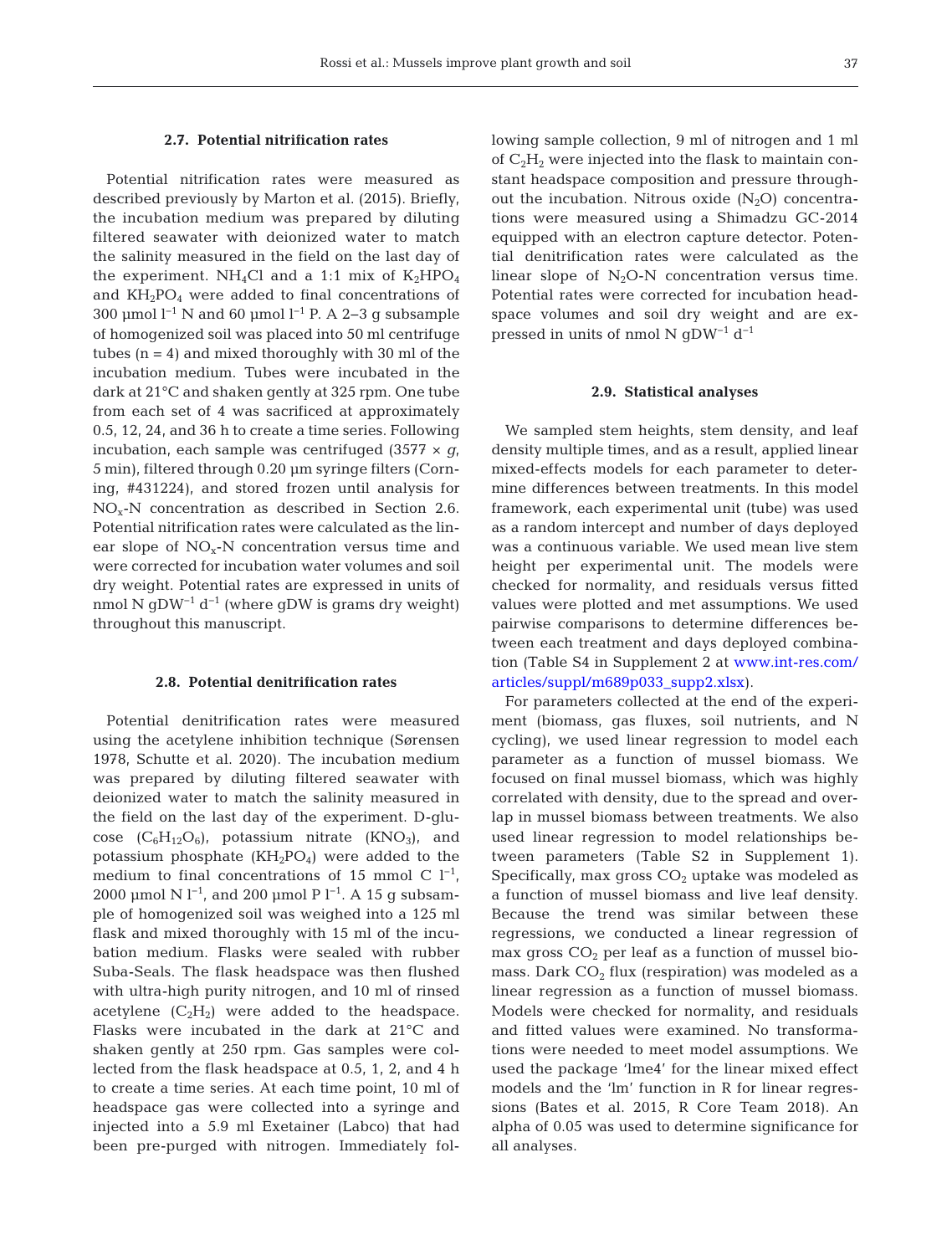## **3. RESULTS**

# **3.1. Biomass and recruitment of** *Geukensia granosissima* **and other invertebrates**

We observed *G. granosissima* recruits in every treatment, except treatment 1, at the end of the experiment, with treatment 4 having the most mussel recruits (Table S1). Recruitment resulted in treatment 0 having more *G. granosissima* than treatment 1 on average; however, *G. granosissima* in treatment 0 were smaller and were in 1 out of 4 replicates (Table 1; Table S1). A total of 3 mussels died by Day 11 of the experiment: 1 each from treatments 2, 4, and 8. In response, 3 mussels were replaced (Table S1). No mussels were lost (or replaced) after Day 11. In general, total *G. granosissima* biomass in creased by the end of the experiment for all treatments (Table 1). Final *G. granosissima* biomass was significantly positively correlated to *G. granosissima* density (Pearson's correlation coefficient = 0.89; Table S3 in Supplement 1). Other invertebrates, such as *Littorina irrorata* and *Neritina usnea* were occasionally observed in the experimental units. Overall, 1 *L. irrorata* and 2 *N. usnea* were recorded over the course of the experiment (Table S1).

#### **3.2. Impact of** *G. granosissima* **on plant growth**

There was a positive linear increase in the number of live leaves across all treatments over the growing season (Fig. 1a). The interaction between treatment and days deployed was significant, which indicates differences in slopes between treatments over time (ANOVA of LME; MS =  $23\,381\,455$ ,  $F_{4,315} = 20.03$ , p < 0.001; Table 2). By the end of the experiment (Day 124), only live leaf density in treatment 8 was significantly different from treatment 0 (pairwise comparison;  $t_{21.4}$  = −7.11, p < 0.001; Table S4) with treatment 8 having 1.9 times more leaves than treatment 0 (Table 1). Similarly, the number of live stems across all treatments increased linearly over the growing season (Fig. 1b), and the interaction between treatment and days deployed was significant, which indicates differences in slopes between treatments over time (ANOVA of LME; MS =  $1747819$ ,  $F_{4,315} = 25.73$ ,  $p < 0.001$ ; Table 2). By the end of the experiment (Day 124), only stem density in treatment 8 was significantly different from treatment 0 (pairwise comparison;  $t_{18.7} = -5.34$ ,  $p = 0.02$ ; Table S4), with treatment 8 having 1.5 times more stems than treatment 0 (Table 1). Live stem height also increased over time,

Table 1. Means (±SD) for initial and final mussel density and biomass, final live leaf and stem density, height, above- and below ground biomass, gross  $CO_2$  flux, dark  $CO_2$  flux, maximum electron transport rate (ETR<sub>max</sub>), final photosynthetic efficiency ( $\alpha$ ), CH<sub>4</sub> flux, nitrification potential, denitrification potential, NO<sub>x</sub>, and NH<sub>4</sub>

|                                                                      | Treatment       |                 |                 |                 |                 |
|----------------------------------------------------------------------|-----------------|-----------------|-----------------|-----------------|-----------------|
|                                                                      | $\Omega$        | $\mathbf{1}$    | $\overline{2}$  | 4               | 8               |
| <b>Mussels</b>                                                       |                 |                 |                 |                 |                 |
| Initial density $(m^{-2})$                                           | $\Omega$        | 127             | 254             | 509             | 1018            |
| Initial biomass $(g m^{-2})$                                         | $\Omega$        | $93 \pm 51$     | $150 \pm 63$    | $306 \pm 107$   | $485 \pm 66$    |
| Final density $(m^{-2})$                                             | $64 \pm 127$    | $127 \pm 0$     | $350 \pm 122$   | $637 \pm 275$   | $1019 \pm 104$  |
| Final biomass $(q m^{-2})$                                           | $3 \pm 7$       | $121 \pm 37$    | $233 \pm 50$    | $395 \pm 186$   | $626 \pm 62$    |
| Plant growth                                                         |                 |                 |                 |                 |                 |
| Leaf density $(m^{-2})$                                              | $3978 \pm 1041$ | $5634 \pm 1608$ | $5156 \pm 1304$ | $5920 \pm 1550$ | $7734 \pm 1082$ |
| Stem density $(m^{-2})$                                              | $2037 \pm 681$  | $2228 \pm 482$  | $1973 \pm 760$  | $2100 \pm 482$  | $3151 \pm 700$  |
| Stem height (cm)                                                     | $29 \pm 25$     | $38 \pm 30$     | $52 \pm 45$     | $50 \pm 36$     | $41 \pm 31$     |
| Aboveground biomass $(g m^{-2})$                                     | $1302 \pm 464$  | $2067 \pm 289$  | $3556 \pm 1176$ | $3128 \pm 662$  | $3493 \pm 426$  |
| Belowground biomass $(g m^{-2})$                                     | $372 \pm 154$   | $542 \pm 296$   | $755 \pm 294$   | $699 \pm 242$   | $1206 \pm 439$  |
| $CO2$ fluxes, photosynthesis, $CH4$                                  |                 |                 |                 |                 |                 |
| Gross $CO_2$ flux (mmol m <sup>-2</sup> h <sup>-1</sup> )            | $-47 \pm 12$    | $-78 \pm 35$    | $-71 \pm 24$    | $-83 \pm 12$    | $-105 \pm 25$   |
| Dark $CO2$ flux (mmol m <sup>-2</sup> h <sup>-1</sup> )              | $11 \pm 5$      | $20 \pm 8$      | $30 \pm 11$     | $33 \pm 7$      | $53 \pm 9$      |
| $ETR_{\text{max}}$ (µmol electrons m <sup>-2</sup> s <sup>-1</sup> ) | $40 \pm 16$     | $62 \pm 32$     | $53 \pm 14$     | $48 \pm 13$     | $55 \pm 17$     |
| $\alpha$                                                             | $0.11 \pm 0.03$ | $0.15 \pm 0.05$ | $0.13 \pm 0.02$ | $0.11 \pm 0.04$ | $0.13 \pm 0.04$ |
| $CH4$ flux (µmol m <sup>-2</sup> h <sup>-1</sup> )                   | $216 \pm 117$   | $264 \pm 253$   | $296 \pm 142$   | $303 \pm 43$    | $371 \pm 82$    |
| Nitrogen cycling process rates and soil N                            |                 |                 |                 |                 |                 |
| Nitrification potential (nmol N qDW <sup>-1</sup> d <sup>-1</sup> )  | $265 \pm 46$    | $619 \pm 454$   | $810 \pm 605$   | $963 \pm 701$   | $1491 \pm 764$  |
| Denitrification potential (nmol N $qDW^{-1}$ d <sup>-1</sup> )       | $1367 \pm 648$  | $2085 \pm 866$  | $1790 \pm 441$  | $1973 \pm 730$  | $2475 \pm 263$  |
| $NOx$ (nmol N gDW <sup>-1</sup> )                                    | $3 \pm 6$       | $4 \pm 3$       | $3 \pm 6$       | $2 \pm 2$       | $9 \pm 8$       |
| $NH_4$ (nmol N qDW <sup>-1</sup> )                                   | $343 \pm 44$    | $1145 \pm 540$  | $731 \pm 366$   | $1515 \pm 1091$ | $580 \pm 216$   |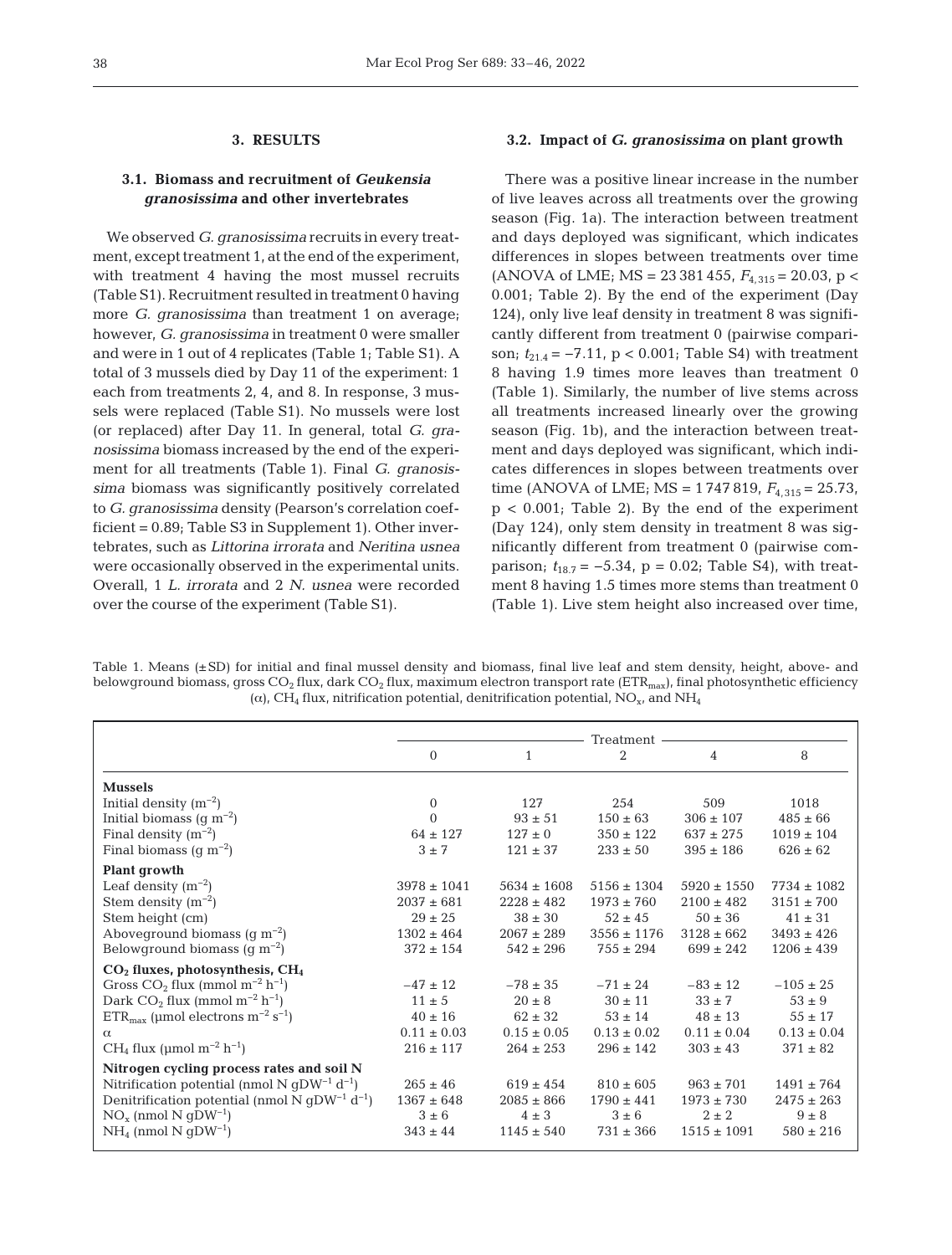

Fig. 1. Aboveground vegetation variables plotted against number of days deployed: (a) live leaves, (b) live stems, and (c) stem height. Colors correspond to mussel treatments as indicated in the key.  $p$ - and  $r^2$ values are from each combination of treatment × days deployed (Table 2). Pairwise comparisons for each day sampled can be found in Table S4 in Supplement 2

and the interaction between treatment and days de ployed was significant, which indicates a difference in slopes between treatments over time (ANOVA of LME; MS = 474.2,  $F_{4,315}$  = 13.17, p < 0.001; Table 2). Stem height was only significantly different between treatment 0 and treatment 2 by the end of the experiment (pairwise comparison;  $t_{30.48}$  = −6.35, p < 0.001; Table S4), with treatment 2 being 1.7 times taller than treatment 0 (Table 1). Aboveground biomass ranged from 853.1 g m<sup>-2</sup> (treatment 0) to 4624.4 g m<sup>-2</sup> (treatment 2) and increased by 3.35 g  $m^{-2}$  for each g m<sup>-2</sup> of mussel biomass ( $F$ <sub>1,18</sub> = 20.84, r<sup>2</sup> = 0.53, p < 0.001; Tables 1 & 3). Live belowground biomass in - creased by 1.15 g m<sup>-2</sup> for each g m<sup>-2</sup> of mussel biomass  $(F_{1,18} = 17.33, r^2 = 0.49, p < 0.001$ ; Table 3), with a minimum of 172. 3 g m<sup>-2</sup> in treatment 0 and a maximum of 1850.1 g m<sup>-2</sup> in treatment 8 (Table 1).

# **3.3. Impact of** *G. granosissima* on CO<sub>2</sub> fluxes, **photosynthetic efficiency, and CH4 fluxes**

As mussel biomass increased, there was a linear decrease in maximum gross  $CO<sub>2</sub>$  uptake (linear regression;  $F_{1,18} = 38.18$ ,  $r^2 = 0.68$ ,  $p < 0.01$ ; Fig. 2a, Table 3) with maximum gross  $CO<sub>2</sub>$  uptake decreas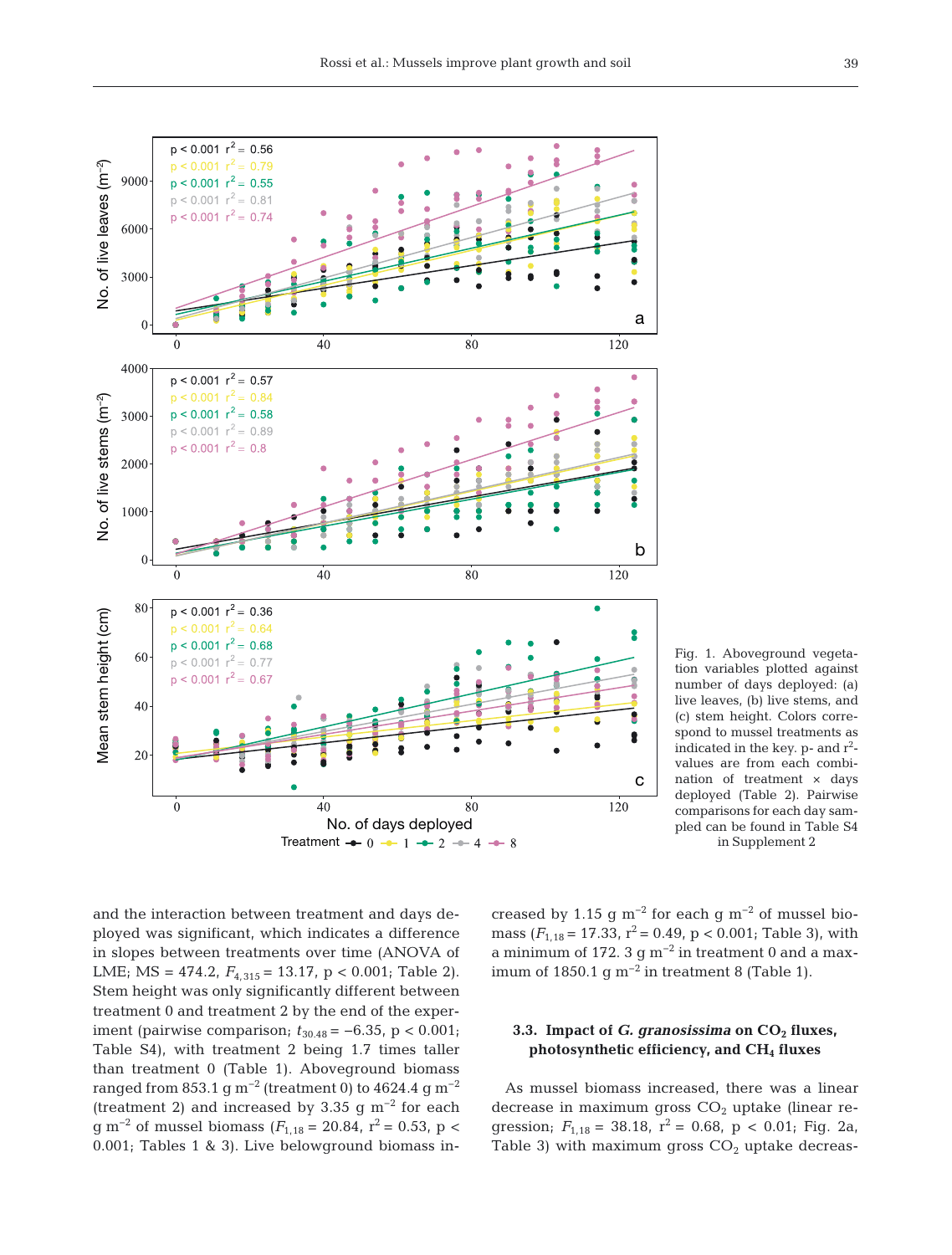Table 2. ANOVA table for the fixed effects of a model evaluating the impacts of mussel treatment and day deployed on vegetation characteristics (leaf density, stem density, stem height). These results indicate whether there are statistical differences in slope between each grouping of treatment × days deployed. See Table S4 in Supplement 2 for pairwise comparisons between each combination of treatment × days deployed. Treatment details are provided in Table 1

| Model term                                             | MS         | df    | F       | р       |  |
|--------------------------------------------------------|------------|-------|---------|---------|--|
| Leaf density                                           |            |       |         |         |  |
| Treatment                                              | 368 508    | 4, 21 | 0.32    | 0.86    |  |
| Days deployed                                          | 1448914601 | 1.315 | 1240.97 | < 0.001 |  |
| Treatment: days deployed                               | 23381455   | 4.315 | 20.03   | < 0.001 |  |
| <b>Stem density</b>                                    |            |       |         |         |  |
| Treatment                                              | 7757       | 4, 18 | 0.11    | 0.98    |  |
| Days deployed                                          | 133740428  | 1,315 | 1969.26 | < 0.001 |  |
| Treatment: days deployed                               | 1747819    | 4.315 | 25.74   | < 0.001 |  |
| Stem height                                            |            |       |         |         |  |
| Treatment                                              | 7.9        | 4, 29 | 0.22    | 0.93    |  |
| Days deployed                                          | 25145.1    | 1,315 | 698.26  | < 0.001 |  |
| Treatment: days deployed                               | 474.2      | 4,315 | 13.17   | < 0.001 |  |
| Regressions of each treatment x days deployed grouping |            |       |         |         |  |

| Leaf density<br>Treatment 0<br>0.55<br>1,66<br>83.17<br>0.79<br>254.8<br>Treatment 1<br>1,66<br>0.55<br>1,66<br>81.98<br>Treatment 2<br>0.81<br>1,66<br>284<br>Treatment 4<br>0.74<br>1,66<br>184.6<br>Treatment 8<br><b>Stem density</b><br>0.57<br>1,66<br>88.5<br>Treatment 0<br>1,66<br>337.9<br>Treatment 1<br>0.84<br>90.86<br>0.58<br>1,66<br>Treatment 2<br>0.89<br>1,66<br>546.8<br>Treatment 4<br>265.8<br>Treatment 8<br>0.80<br>1,66<br>Stem height<br>0.36<br>37.01<br>Treatment 0<br>1,66<br>0.64<br>1,66<br>115.9<br>Treatment 1<br>0.68<br>1,66<br>140.9<br>Treatment 2<br>1,66<br>226.9<br>0.77<br>Treatment 4<br>135.6<br>Treatment 8<br>0.67<br>1,66 | $R^2$ | df | F | р       |
|-------------------------------------------------------------------------------------------------------------------------------------------------------------------------------------------------------------------------------------------------------------------------------------------------------------------------------------------------------------------------------------------------------------------------------------------------------------------------------------------------------------------------------------------------------------------------------------------------------------------------------------------------------------------------|-------|----|---|---------|
|                                                                                                                                                                                                                                                                                                                                                                                                                                                                                                                                                                                                                                                                         |       |    |   |         |
|                                                                                                                                                                                                                                                                                                                                                                                                                                                                                                                                                                                                                                                                         |       |    |   | < 0.001 |
|                                                                                                                                                                                                                                                                                                                                                                                                                                                                                                                                                                                                                                                                         |       |    |   | < 0.001 |
|                                                                                                                                                                                                                                                                                                                                                                                                                                                                                                                                                                                                                                                                         |       |    |   | < 0.001 |
|                                                                                                                                                                                                                                                                                                                                                                                                                                                                                                                                                                                                                                                                         |       |    |   | < 0.001 |
|                                                                                                                                                                                                                                                                                                                                                                                                                                                                                                                                                                                                                                                                         |       |    |   | < 0.001 |
|                                                                                                                                                                                                                                                                                                                                                                                                                                                                                                                                                                                                                                                                         |       |    |   |         |
|                                                                                                                                                                                                                                                                                                                                                                                                                                                                                                                                                                                                                                                                         |       |    |   | < 0.001 |
|                                                                                                                                                                                                                                                                                                                                                                                                                                                                                                                                                                                                                                                                         |       |    |   | < 0.001 |
|                                                                                                                                                                                                                                                                                                                                                                                                                                                                                                                                                                                                                                                                         |       |    |   | < 0.001 |
|                                                                                                                                                                                                                                                                                                                                                                                                                                                                                                                                                                                                                                                                         |       |    |   | < 0.001 |
|                                                                                                                                                                                                                                                                                                                                                                                                                                                                                                                                                                                                                                                                         |       |    |   | < 0.001 |
|                                                                                                                                                                                                                                                                                                                                                                                                                                                                                                                                                                                                                                                                         |       |    |   |         |
|                                                                                                                                                                                                                                                                                                                                                                                                                                                                                                                                                                                                                                                                         |       |    |   | < 0.001 |
|                                                                                                                                                                                                                                                                                                                                                                                                                                                                                                                                                                                                                                                                         |       |    |   | < 0.001 |
|                                                                                                                                                                                                                                                                                                                                                                                                                                                                                                                                                                                                                                                                         |       |    |   | < 0.001 |
|                                                                                                                                                                                                                                                                                                                                                                                                                                                                                                                                                                                                                                                                         |       |    |   | < 0.001 |
|                                                                                                                                                                                                                                                                                                                                                                                                                                                                                                                                                                                                                                                                         |       |    |   | < 0.001 |

ing by 0.53 mmol  $m^{-2} h^{-1}$ . These more negative fluxes indicate a higher rate of photosynthetic  $CO<sub>2</sub>$  uptake by the plants. There was also a negative linear relationship between maximum gross  $CO<sub>2</sub>$  uptake and live leaf density, with maximum gross  $CO<sub>2</sub>$  decreasing by 0.06 mmol  $m^{-2}$  h<sup>-1</sup> for every  $m^2$  of live leaves  $(F_{1,18} = 18.75, r^2 = 0.51, p < 0.001;$ Fig. 2b, Table S2). When the maximum gross  $CO<sub>2</sub>$  flux was normalized to leaf density, the negative linear relationship between this  $CO<sub>2</sub>$ flux and mussel biomass remained, with maximum gross  $CO<sub>2</sub>$  per leaf decreasing by 0.006 mmol m<sup>-2</sup> h<sup>-1</sup> ( $F_{1,18}$  = 13.79, r<sup>2</sup> = 0.43, p = 0.001; Fig. 2c, Table 3). There was a strong positive linear relationship between respiration (dark  $CO<sub>2</sub>$  flux) and mussel biomass  $(F_{1.18} = 62.04, r^2 = 0.78, p < 0.001;$  Fig. 2d, Table 3), with a 0.06 mmol  $m^{-2}$  h<sup>-1</sup> increase in respiration. The final photosynthetic capacity  $(ETR<sub>max</sub>)$  ranged from 23.02 (treatment 0) to 107.4 (treatment 1) µmol electrons  $m^{-2} s^{-1}$  and had no trend with mussel biomass  $(F_{1,18} =$ 1.62,  $r^2 = 0.08$ ,  $p = 0.21$ ; Tables 1 & 3). The final photosynthetic efficiency  $(\alpha)$  ranged from 0.07 to 0.20 and had no trend with mussel biomass  $(F_{1,18} = 0.12, r^2 = 0.00, p = 0.63;$ Tables 1 & 3).  $CH<sub>4</sub>$  flux was not significantly related to mussel biomass  $(F<sub>1.18</sub> = 2.12, r<sup>2</sup> =$ 0.10,  $p = 0.16$ ; Tables 1 & 3, Fig. 3a). However, there was a positive linear increase in CH4 flux as a function of increasing live root biomass, with CH<sub>4</sub> flux increasing 0.46 µmol m<sup>-2</sup>  $h^{-1}$  ( $F_{1,18}$  = 10.58,  $r^2$  = 0.37, p = 0.004; Fig. 3b, Table S2).

Table 3. Linear regression results for final measures by final mussel biomass. Definitions as in Table 1

|                                                                                                                                                                                                                  | Equation                                                                                                                                                                                                                               | $R^2$                                                                        | df                                                                            | F                                               | p                                                                                                                                 |
|------------------------------------------------------------------------------------------------------------------------------------------------------------------------------------------------------------------|----------------------------------------------------------------------------------------------------------------------------------------------------------------------------------------------------------------------------------------|------------------------------------------------------------------------------|-------------------------------------------------------------------------------|-------------------------------------------------|-----------------------------------------------------------------------------------------------------------------------------------|
| Aboveground biomass<br>Belowground biomass<br>Max. gross $CO2$ per leaf<br>Max. gross $CO2$<br>Gross $CO2$ flux<br>Dark $CO2$ flux<br>$ETR_{max}$<br>$\alpha$<br>CH <sub>4</sub> flux<br>Nitrification potential | $v = 3.35x + 1784.93$<br>$y = 1.15x + 397.28$<br>$v = -0.006x - 3.02$<br>$y = -0.53x - 87.83$<br>$v = -0.07x - 57.26$<br>$v = 0.06x + 13.20$<br>$v = -0.01x + 24.54$<br>$y = 0.00x + 0.01$<br>$v = 0.19x + 237.5$<br>$v = 2.21x + 230$ | 0.53<br>0.49<br>0.43<br>0.68<br>0.36<br>0.78<br>0.08<br>0.00<br>0.10<br>0.59 | 1.18<br>1.18<br>1, 18<br>1.18<br>1.18<br>1.18<br>1.18<br>1.18<br>1.18<br>1.16 | 13.79<br>10.35<br>1.62<br>0.12<br>2.12<br>23.69 | $20.84 \le 0.001$<br>17.33 < 0.001<br>0.001<br>$38.71 \le 0.001$<br>0.004<br>$62.04 \le 0.001$<br>0.21<br>0.72<br>0.16<br>< 0.001 |
| Denitrification potential<br>$NO_{x}$<br>NH <sub>4</sub>                                                                                                                                                         | $y = 1.49x + 1528.37$<br>$v = 0.005x + 3.05$<br>$v = 0.32x + 775.37$                                                                                                                                                                   | 0.27<br>0.05<br>0.01                                                         | 1.18<br>1, 18<br>1.18                                                         | 6.91<br>1.09<br>0.23                            | 0.01<br>0.30<br>0.63                                                                                                              |

## **3.4. Impact of** *G. granosissima* **on nitrogen cycling process rates and soil nitrogen availability**

Soil potential nitrification rates (linear regression;  $F_{1,16} = 23.69$ ,  $r^2 = 0.60$ , p < 0.01; Fig. 4a) and potential denitrification rates  $(F_{1,18} = 6.91, r^2 = 0.28,$  $p = 0.02$ ; Fig. 4b) increased linearly by 2.21 (nitrification) and 1.49 (denitrification) nmol N gDW−1 d−1 with mussel biomass. Soil potential nitrification rates ranged from 212.3 (treatment 0) to 1491.8 (treatment 8) nmol N gDW−1 d−1, and soil potential denitrification rates ranged from 505.4 (treatment 0)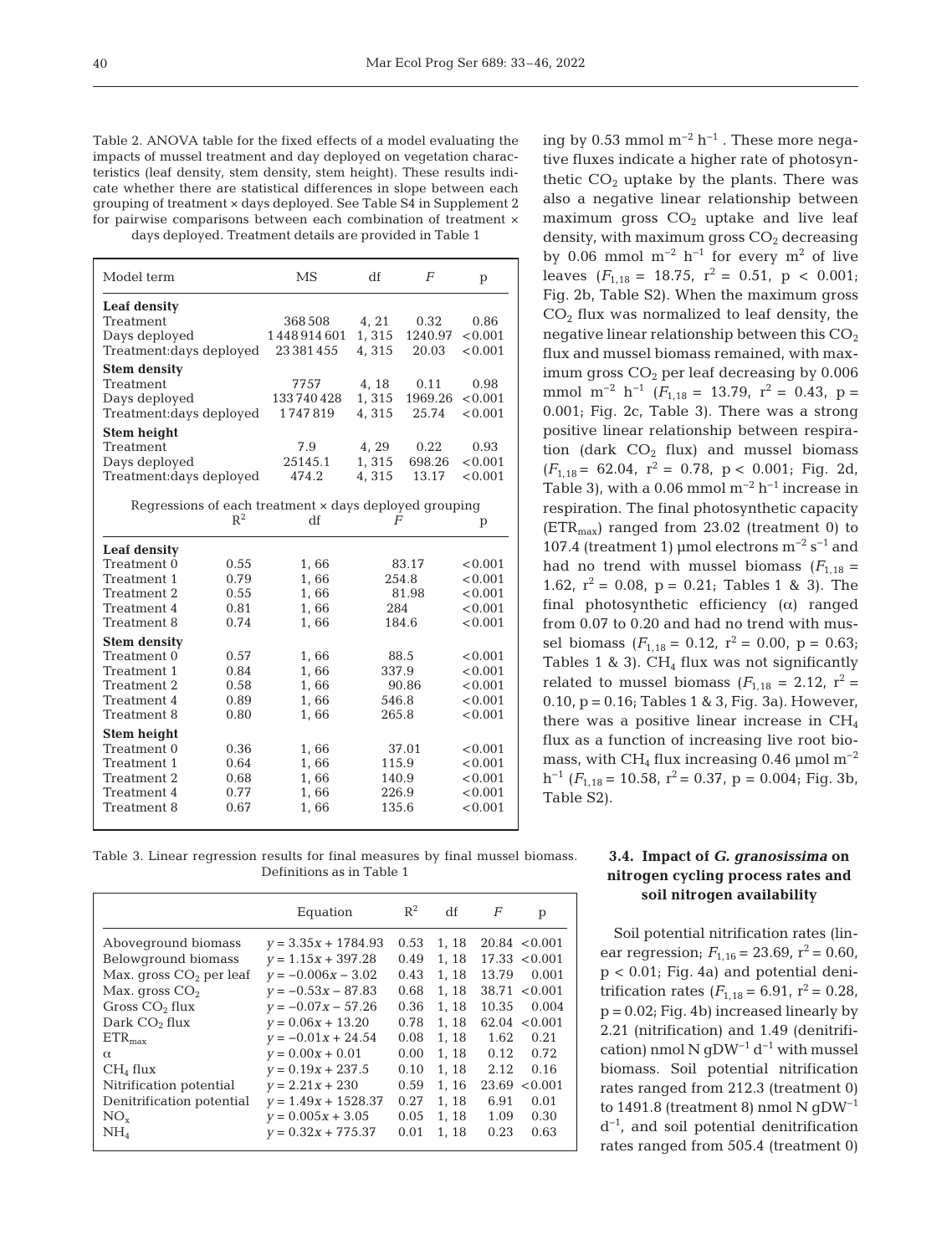

Fig. 2. Maximum gross  $CO<sub>2</sub>$  uptake plotted against (a) mussel biomass and (b) live leaf density; (c) maximum gross  $CO<sub>2</sub>$  uptake per leaf plotted against mussel biomass; and (d) dark  $CO<sub>2</sub>$  flux plotted against mussel biomass. Colors correspond to initial mussel treatments as indicated in the key. Lines represent linear regressions with corresponding  $\mathrm{r}^2$  on each graph

to 3147.3 (treatment 1) nmol N gDW<sup>-1</sup> d<sup>-1</sup> (Tables 1 & 3). N cycling rates did not correlate with soil extractable nutrients (nitrification  $\times$  NH<sub>4</sub>; Pearson's correlation coefficient =  $-0.09$ ; nitrification × NO<sub>x</sub>; Pearson's correlation coefficient = −0.02; denitrification ×  $NH_{4}$ ; Pearson's correlation coefficient = 0.02; Denitrification  $\times$  NO<sub>xi</sub> Pearson's correlation coefficient = 0.14; Table S3 in Supplement 1). Soil potential rates had no trend with total live belowground plant biomass (nitrification:  $F_{1,16} = 2.26$ ,  $r^2 = 0.12$ ,  $p = 0.15$ ; denitrification:  $F_{1,18} = 0.69$ ,  $r^2 = 0.03$ ,  $p = 0.41$ ; Table S2). There was no significant trend between soil extractable ammonium content and mussel biomass  $(F<sub>1,18</sub> =$ 0.23,  $r^2 = 0.01$ ,  $p = 0.63$ ; Table 3). There was also no detectable trend in soil extractable NO<sub>x</sub>

# **4. DISCUSSION**

# **4.1. Impact of mussels on plant biomass**

In eastern North American salt marshes, the presence of *Geukensia demissa* is associated with more and larger *Spartina alterniflora* (Bertness 1984, Angelini et al. 2016, Derksen-Hooijberg et al. 2018; Table S5 in Supplement 2). Stem height was also positively correlated with *G. demissa* biomass (Bertness 1984, Angelini et al. 2016; Table S5). We found similar responses in *S. alterniflora* biomass and size in response to *G. granosissima*. With *G. granosissima* presence (>127 mussels  $m^{-2}$ ), we found taller stems and approximately 3 times greater aboveground biomass. We also found almost 3 times the amount of belowground biomass in the highest *G. granosissima* treatment compared to the zero *G. granosissima* treatment (even with some recruitment in the zero *G. granosissima* treatment). These results are consistent with observations from Sister Lake, LA, that found higher *G. granosissima* densities on shorelines with higher percent vegetation coverage and higher below ground biomass (Logarbo 2021; Table S5). These re sults differ with work in North Atlantic marshes that found no difference in stem density when *G. demissa* were planted with *S. alterniflora* (~300 mussels in a  $0.25 \text{ m}^{-2}$  quadrat), but these

additions occurred on the marsh flat  $(>1$  m from the edge) which may experience less stress and require less dense patches of *S. alterniflora* (Bertness 1984; Table S5).

## **4.2. Impact of mussels on plant productivity, respiration, and CH4 fluxes**

The larger and denser growth of *S. alterniflora* in the presence of *G. granosissima* drove an increase in  $CO<sub>2</sub>$  uptake by the plants. The maximum gross  $CO<sub>2</sub>$ uptake rates we measured, a proxy for gross primary productivity, became more negative (indicating more uptake) as a linear function of increasing *G. grano -*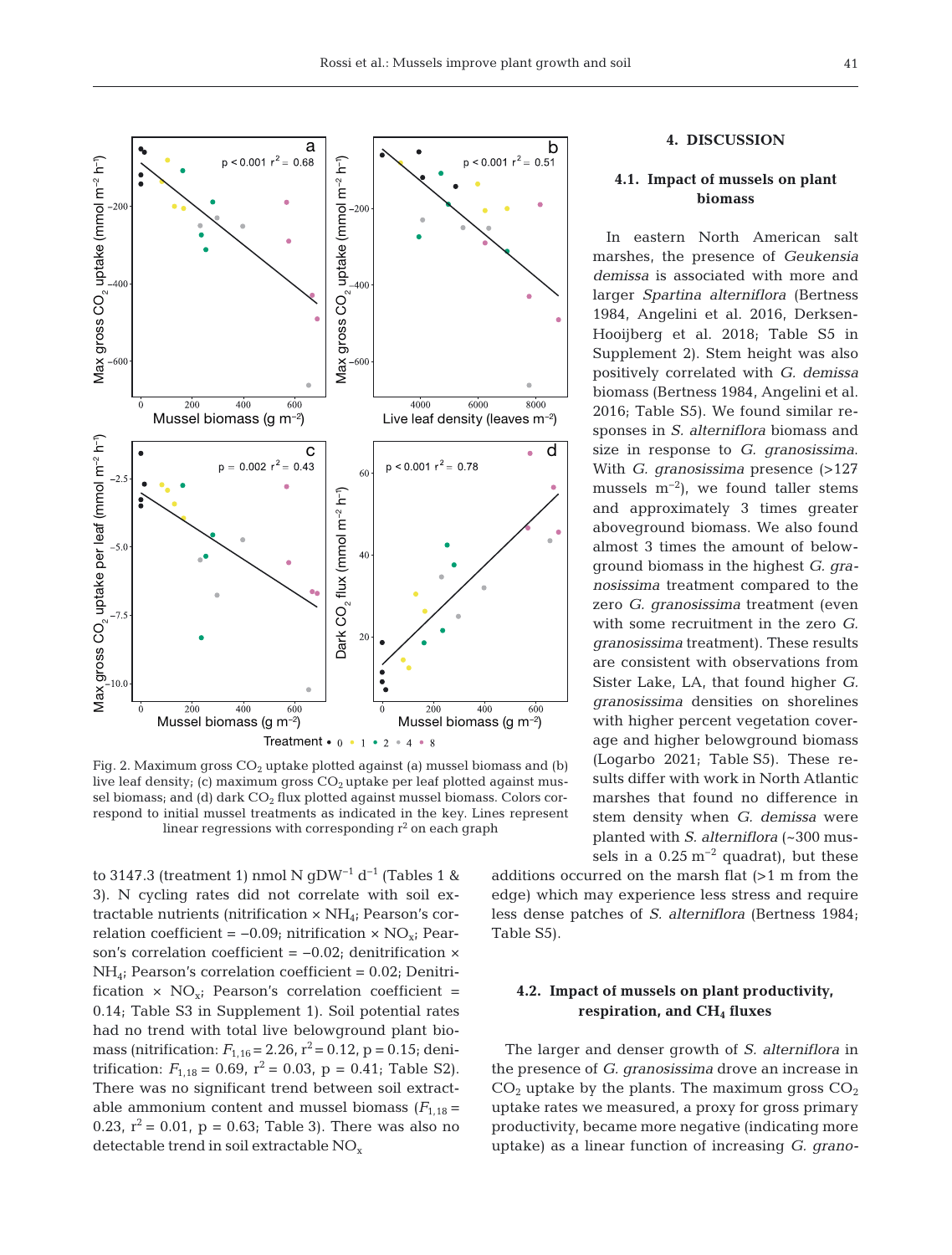

Fig. 3. CH<sub>4</sub> flux plotted against (a) mussel treatment and (b) live root biomass. Solid lines represent the mean flux for each treatment. Colors correspond to initial mussel treatments as indicated in the key. Lines represent linear regressions with corresponding  $\mathrm{r}^2$  on each graph



Fig. 4. Potential rates of (a) nitrification and (b) denitrification plotted against final mussel biomass. Colors correspond to initial mussel treatments as indicated in the key. Lines represent linear regressions with corresponding  $r^2$  on each graph

*sis sima* biomass. We suspect this is due to treatments with more *G. granosissima* having greater photosynthetic surface area through a combination of higher leaf densities and larger leaves. Though we did not measure leaf size, we can infer larger leaves through our observation that gross productivity per leaf increased as a function mussel biomass while photosynthetic efficiency  $(ETR<sub>max</sub>)$  at the scale of individual leaves did not. Our results for  $CO<sub>2</sub>$  gross fluxes (-28 to -127 mmol  $CO_2$  m<sup>-2</sup> h<sup>-1</sup> across all treatments) fall well outside of the range reported for an *S. alter niflora* salt marsh in Dauphin Island, AL (−8.6 to −36 mmol  $CO_2$  m<sup>−2</sup> h<sup>−1</sup>) (Wilson et al. 2015). This difference may be due to the difference in mean salinity (20.7 vs. 6.9 in our study), the difference in study periods (February−June vs. June− October in our study), and differences in live aboveground biomass and or allometry (Wilson et al. 2015). Our  $CO<sub>2</sub>$  dark fluxes (respiration) were similar to the maximum respiration reported for *S. alterniflora* in Dauphin Island, AL, (28.1 mmol  $CO_2$  m<sup>-2</sup> h<sup>-1</sup>) for treatments 2 and 4 (30.0  $\pm$  11 and 33.7  $\pm$ 7 mmol  $CO_2$  m<sup>-2</sup> h<sup>-1</sup>, respectively) and about 2 times greater for treatment 8  $(53.4 \pm 9 \text{ mmol CO}_2 \text{ m}^{-2} \text{ h}^{-1})$  (Ledford et al. 2020). Interestingly, the highest respiration (dark  $CO<sub>2</sub>$ ) fluxes reported by Ledford et al. (2020) came from plots in a high nutrient addition treatment with loading rates of 40 g N and 2.5 q P m<sup>-2</sup> yr<sup>-1</sup>.

Our  $CH_4$  fluxes are similar to studies in our region (range of 0−252 μmol CH<sub>4</sub> m<sup>-2</sup> h<sup>-1</sup>, Wilson et al. 2015), and fall within the range of reported fluxes for salt marshes globally (−3 to 3922 μmol CH4 m−2 h−1, Al-Haj & Fulweiler 2020). In general, higher salinities drive lower CH<sub>4</sub> emissions from *S*. *alterniflora*-dominated salt marshes (Poffenbarger et al. 2011, Holmquist et al. 2018). Our study was conducted in a brackish marsh (salinity of water during gas flux sampling was 13.9), which could contribute to higher  $CH<sub>4</sub>$  emissions. Rietl et al. (2017) showed that CH4 fluxes were higher from field enclosures with 12 *G. granosissima* m−2 than from enclosures with no *G. granosissima* during the warmest months

of the year (July–October) when CH<sub>4</sub> fluxes were at their annual maximum. It is possible that *G. granosissima* stimulate microbial methanogenesis by injecting labile organic carbon in the soil and porewater through their metabolic activity (Bertness 1984, Bilkovic et al. 2017). Interestingly, we did not find a strong linear relationship between CH<sub>4</sub> fluxes and *G*. *granosissima* biomass, suggesting that the mechanism driving increased  $CH<sub>4</sub>$  fluxes may not be directly associated with the *G. granosissima* themselves. Rather, we found the  $CH<sub>4</sub>$  fluxes increased linearly with increasing root biomass (which in turn increased with in creasing *G. granosissima* biomass). It is likely that at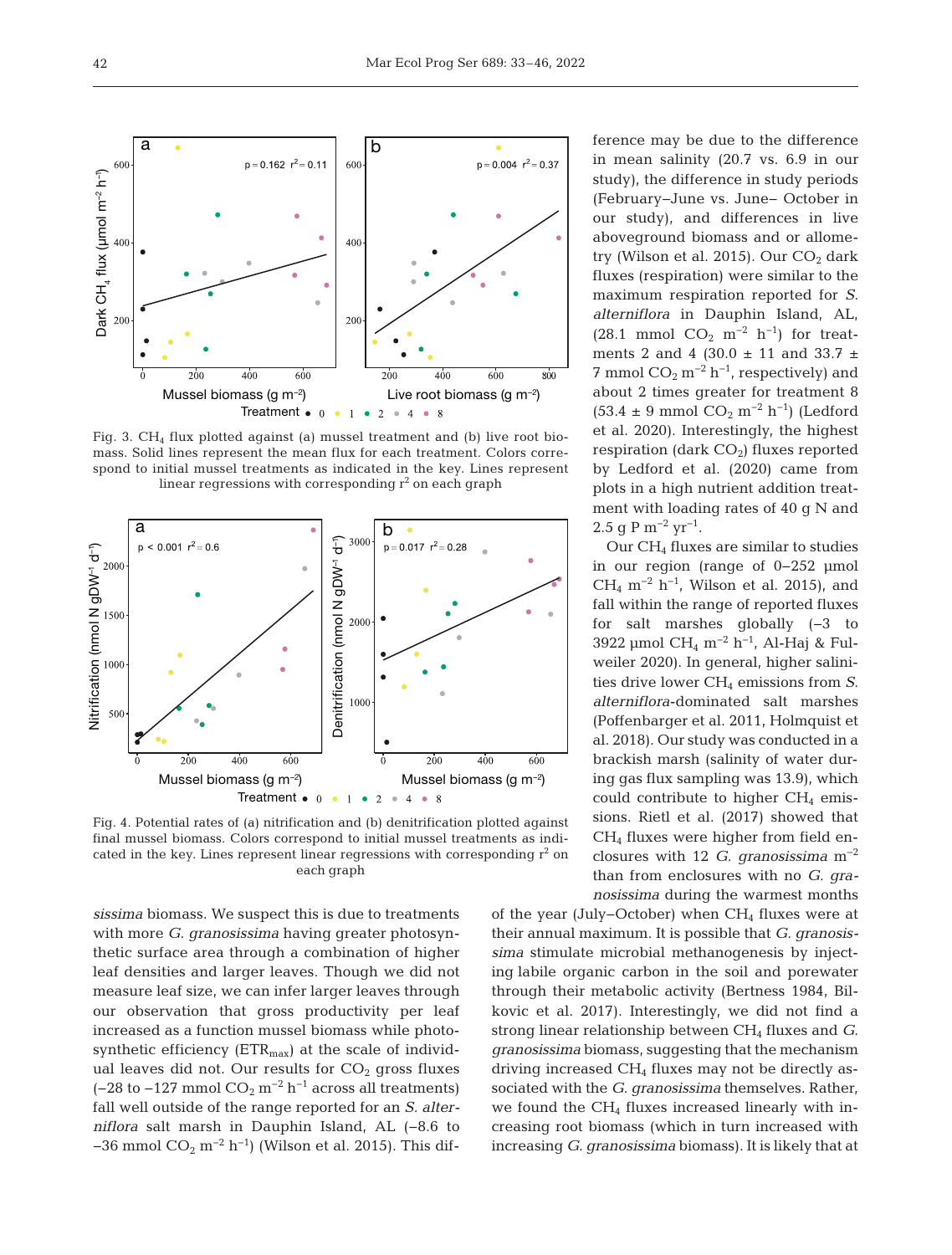43

least some of the observed increases in  $CH_4$  emissions were due to increased CH4 transport from the *S. alter niflora* roots, through its aerenchyma system, and into the atmosphere (Teal & Kanwisher 1966, Mendelssohn et al. 1981, Maricle & Lee 2002, 2007). However, it is also possible that roots facilitated  $CH<sub>4</sub>$  emissions by stimulating methanogenesis via root exudates (Cheng et al. 2007, Emery & Fulweiler 2014). Although we did not find a strong relationship between *G. granosissima* and CH<sub>4</sub> fluxes, the trend of increasing CH4 flux with live root biomass is something that should be considered when planning blue carbon projects, as the emissions of  $CH<sub>4</sub>$  could offset benefits of C sequestration (Kroeger et al. 2017).

## **4.3. Impact of mussels on nitrogen cycling process rates and nitrogen removal**

Mussels are important biodepositers and can provide a local source of nutrients for plant uptake and microbial processes (Bertness 1984, Angelini et al. 2016, Bilkovic et al. 2017, Derksen-Hooijberg et al. 2018). A mussel-driven increase in N availability is the most likely mechanism behind our observations of increased plant productivity and growth in the presence of mussels. Salt marsh primary production is often nitrogen limited (Tyler et al. 2003) and relief of this limitation may result in increased plant growth and productivity (Brewer 2003, Darby & Turner 2008, McFarlin et al. 2008, Ket et al. 2011, Davis et al. 2017) as well as respiration (Ledford et al. 2020).

*G. demissa* presence drove a doubling of pore water ammonia concentrations in South Atlantic *S. alterniflora* marshes (Angelini et al. 2016, Derksen-Hooijberg et al. 2018) most likely because about half of the nitrogen ingested by *Geukensia* species is excreted as ammonium with the rest used for growth, gametes, and byssal thread production (Jordan & Valiela 1982). We found that soil extractable ammonium was not significantly greater in the presence of *G. granosissima*, which could be due to salt marsh primary production generally being N limited and/or the fact that up to  $95\,\%$  of the  $\mathrm{NH}_4{}^+$  generated in soil can be taken up by salt marsh plants (Buresh et al. 1981, Smith & DeLaune 1985). It is possible that the majority of mussel-generated inorganic nitrogen in our experiment could have been rapidly taken up by the plants and fueled the observed plant growth. Soil extractable ammonium is also important in nitrification and could have contributed to our observation that potential nitrification rates increased as mussel biomass increased. This is consistent with previous work that

found increases in nitrification when mussels and *S. alterniflora* co-occurred in Atlantic marshes (Bilkovic et al. 2017, Zhu et al. 2019). Increased potential nitrification is likely mediated either by mussels providing more nitrogen in surface sediments for microbes to metabolize, or via mussel feeding activity and bioturbation, which can oxidize the nitrogen-enriched surrounding soil (Bilkovic et al. 2017).

Denitrification is typically coupled with nitrification in salt marsh soils because nitrification generates the  $NO<sub>x</sub>$  (nitrate or nitrite) substrate required by denitrifying microorganisms (Reddy et al. 1989, Thompson et al. 1995, Risgaard-Petersen & Jensen 1997, Dollhopf et al. 2005, Hopkinson & Giblin 2008). Therefore, higher nitrification rates likely drive an increase in denitrification rates by increasing the rate of  $NO<sub>x</sub>$  supply. Our results align with similar work in Atlantic marshes that reported increased denitrification when *G. demissa* and *S. alterniflora* co-occurred (Bilkovic et al. 2017) and aligns with work demonstrating that other bivalves, such as oysters and clams, remove N through uptake of organic matter and enhancing denitrification rates in soil (Smyth et al. 2018). Our very low soil extractable  $NO<sub>x</sub>$  concentrations likely result from a low rate of NOx supply from nitrification relative to the rate of  $NO<sub>x</sub>$  removal by denitrification, consistent with these 2 nitrogen cycling processes being tightly coupled (Thompson et al. 1995, Dollhopf et al. 2005). Denitrification converts  $NO_x$  into inert  $N_2$  gas and  $N_2O$ , making it an important removal pathway for bioavailable nitrogen in salt marsh soils. Our results, along with others, suggest that the positive relationship between *S. alterniflora* and mussels likely enhances N removal from salt marshes by promoting coupled denitrification−nitrification (Bilkovic et al. 2017, Zhu et al. 2019). The impact of this positive relationship on N removal is particularly important considering that 21% of coasts and 58% of rivers and streams in the USA have excess nutrients (US Environmental Protection Agency 2019) and because restoring or creating wetlands and living shorelines, including marshes, is one action that may be used to address nutrient-impaired waters (Land et al. 2016, Onorevole et al. 2018).

## **4.4. Conclusions**

Our results support our hypothesis that increasing *G. granosissima* density would increase plant growth and biomass, gas exchange, and soil nitrogencycling process rates. Our study demonstrates that *G.*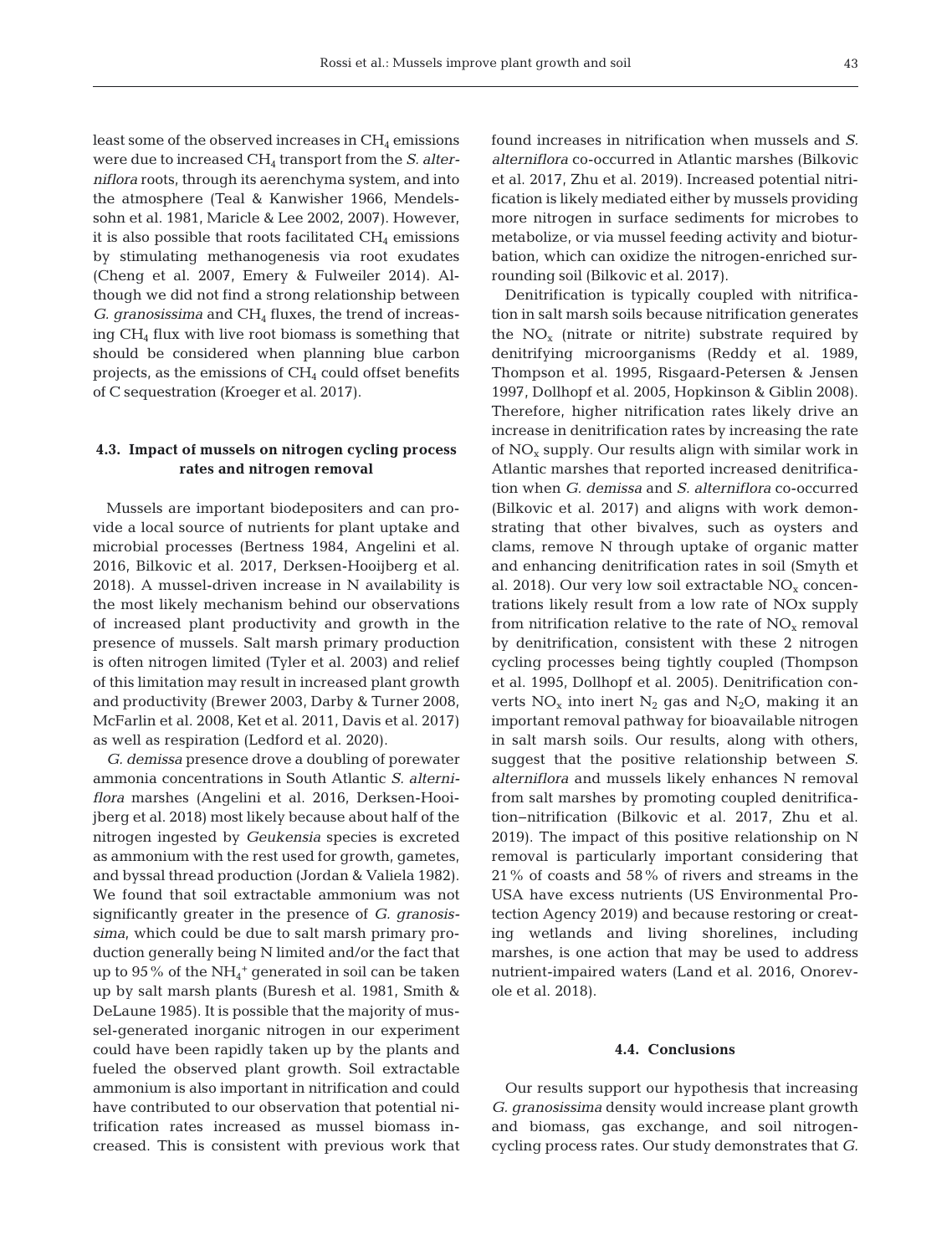*granosissima* shares a similar positive relationship with *S. alterniflora* as *G. demissa* does and supports previous work demonstrating the importance of this relationship for salt marsh ecosystem function and services. The observed positive relationships be tween *Geukensia* species biomass and *S. alterniflora* plant productivity, biomass, and vegetation characteristics (e.g. size and density) likely impact the production of ecosystem services in the marsh landscape, and as a result should be considered in the conservation and restoration of salt marsh landscapes (Bilkovic et al. 2021). For example, vegetation height and density impact sedimentation in the marsh landscape such that taller, denser *S. alterniflora* may capture more sediment (Christiansen et al. 2000, Mudd et al. 2010, Fagherazzi et al. 2012, Nardin et al. 2018). As a result, increased sediment capture may help marshes accrete and keep pace with sea level rise (Baustian et al. 2012). Similarly, increased sediment deposition may influence carbon accumulation in the marsh, depending on general sediment supply (Mudd et al. 2009). Additionally, denser stands of *S. alterniflora* better attenuate waves (Bouma et al. 2005, Ysebaert et al. 2011, Fagherazzi et al. 2012, Anderson & Smith 2014). Previous work has demonstrated that wave attenuation was 67% greater when *S. alterniflora* was planted with another bivalve, *Crassostrea virginica* (Manis et al. 2015). The positive relationship between mussel density and belowground biomass could have positive implications on marsh soil strength and erodibility, since several studies have demonstrated that belowground biomass is critical to maintain soil shear strength and minimize erodibility (Howes et al. 2010, Sasser et al. 2018, Gillen et al. 2021). This highlights the potential importance of positive species interactions in mediating ecosystem services like N removal, wave attenuation, sediment deposition, soil strength, and erosion in salt marshes.

*Acknowledgements*. We thank 3 anonymous reviewers and Megan La Peyre for comments that improved the manuscript. We thank Ekaterina Bulygina, Logan McPherson, Amanda Richey, and Stephanie Plaisance for field and laboratory assistance. This research was made possible by grants to B.J.R. from Louisiana Sea Grant (award GR-00003351) and from The Gulf of Mexico Research Initiative to the Coastal Waters Consortium. The funders had no role in the design, execution, or analyses of this project. This project was supported in part by R.E.R.'s appointment to the Research Participation Program at the Gulf Ecology Measurement and Modeling Division, US Environmental Protection Agency (EPA), administered by the Oak Ridge Institute for Science and Education through an interagency agreement between the US Department of Energy and the EPA.

#### LITERATURE CITED

- [Al-Haj AN, Fulweiler RW \(2020\) A synthesis of methane](https://doi.org/10.1111/gcb.15046)  emissions from shallow vegetated coastal ecosystems. Glob Change Biol 26: 2988−3005
- $\blacktriangleright$  Anderson ME, Smith J (2014) Wave attenuation by flexible, idealized salt marsh vegetation. Coast Eng 83: 82−92
- $\zeta$ [Angelini C, van der Heide T, Griffin JN, Morton JP and oth](https://doi.org/10.1098/rspb.2015.0421)ers (2015) Foundation species' overlap enhances biodiversity and multifunctionality from the patch to landscape scale in southeastern United States salt marshes. Proc R Soc B 282:20150421
- [Angelini C, Griffin JN, van de Koppel J, Lamers LP and oth](https://doi.org/10.1038/ncomms12473)ers (2016) A keystone mutualism underpins resilience of a coastal ecosystem to drought. Nat Commun 7: 12473
- [Bates D, Mächler M, Bolker B, Walker S \(2015\) Fitting linear](https://doi.org/10.18637/jss.v067.i01)  mixed-effects models using lme4. J Stat Software 67: 1−48
- [Baustian JJ, Mendelssohn IA, Hester MW \(2012\) Vegeta](https://doi.org/10.1111/j.1365-2486.2012.02792.x)tion's importance in regulating surface elevation in a coastal salt marsh facing elevated rates of sea level rise. Glob Change Biol 18: 3377−3382
- Bernhard AE, Beltz J, Giblin AE, Roberts BJ (2021) Biogeography of ammonia oxidizers in New England and Gulf of Mexico salt marshes and the potential importance of comammox. ISME Commun 1:9
- [Bertness MD \(1984\) Ribbed mussels and](https://doi.org/10.2307/1937776) *Spartina alterniflora* production in a New England salt marsh. Ecology 65: 1794−1807
- [Bertness MD, Leonard GH \(1997\) The role of positive inter](https://doi.org/10.1890/0012-9658(1997)078%5b1976%3ATROPII%5d2.0.CO%3B2)actions in communities: lessons from intertidal habitats. Ecology 78: 1976−1989
- [Bilkovic DM, Mitchell MM, Isdell RE, Schliep M, Smyth AR](https://doi.org/10.1002/ecs2.1795)  (2017) Mutualism between ribbed mussels and cordgrass enhances salt marsh nitrogen removal. Ecosphere 8: e01795
- [Bilkovic DM, Isdell RE, Guthrie AG, Mitchell MM, Cham](https://doi.org/10.1002/ecs2.3402)bers RM (2021) Ribbed mussel *Geukensia demissa* population response to living shoreline design and ecosystem development. Ecosphere 12:e03402
- [Bouma T, De Vries MB, Low E, Kusters L and others \(2005\)](https://doi.org/10.1007/s10750-004-7149-0)  Flow hydrodynamics on a mudflat and in salt marsh vegetation: identifying general relationships for habitat characterisations. Hydrobiologia 540: 259−274
- [Brewer JS \(2003\) Nitrogen addition does not reduce below](https://doi.org/10.1023/A%3A1024478714291)ground competition in a salt marsh clonal plant community in Mississippi (USA). Plant Ecol 168:93-106
- [Bruno JF, Stachowicz JJ, Bertness MD \(2003\) Inclusion of](https://doi.org/10.1016/S0169-5347(02)00045-9)  facilitation into ecological theory. Trends Ecol Evol 18: 119−125
- [Buresh RJ, DeLaune RD, Patrick WH Jr \(1981\) Influence of](https://doi.org/10.2136/sssaj1981.03615995004500030045x)  *Spartina alterniflora* on nitrogen loss from marsh soil. Soil Sci Soc Am J 45:660-661
- $\blacktriangleright$  Cheng X, Peng R, Chen J, Luo Y and others (2007) CH<sub>4</sub> and N2O emissions from *Spartina alterniflora* and *Phragmites australis* in experimental mesocosms. Chemosphere 68: 420−427
- [Chintala MM, Wigand C, Thursby G \(2006\) Comparison of](https://doi.org/10.3354/meps320101)  *Geukensia demissa* populations in Rhode Island fringe salt marshes with varying nitrogen loads. Mar Ecol Prog Ser 320: 101−108
- [Christiansen T, Wiberg P, Milligan T \(2000\) Flow and sedi](https://doi.org/10.1006/ecss.2000.0548)ment transport on a tidal salt marsh surface. Estuar Coast Shelf Sci 50: 315−331
- [Culhane FE, Frid CLJ, Royo Gelabert E, White L, Robinson](https://doi.org/10.1002/eap.1779)  LA (2018) Linking marine ecosystems with the services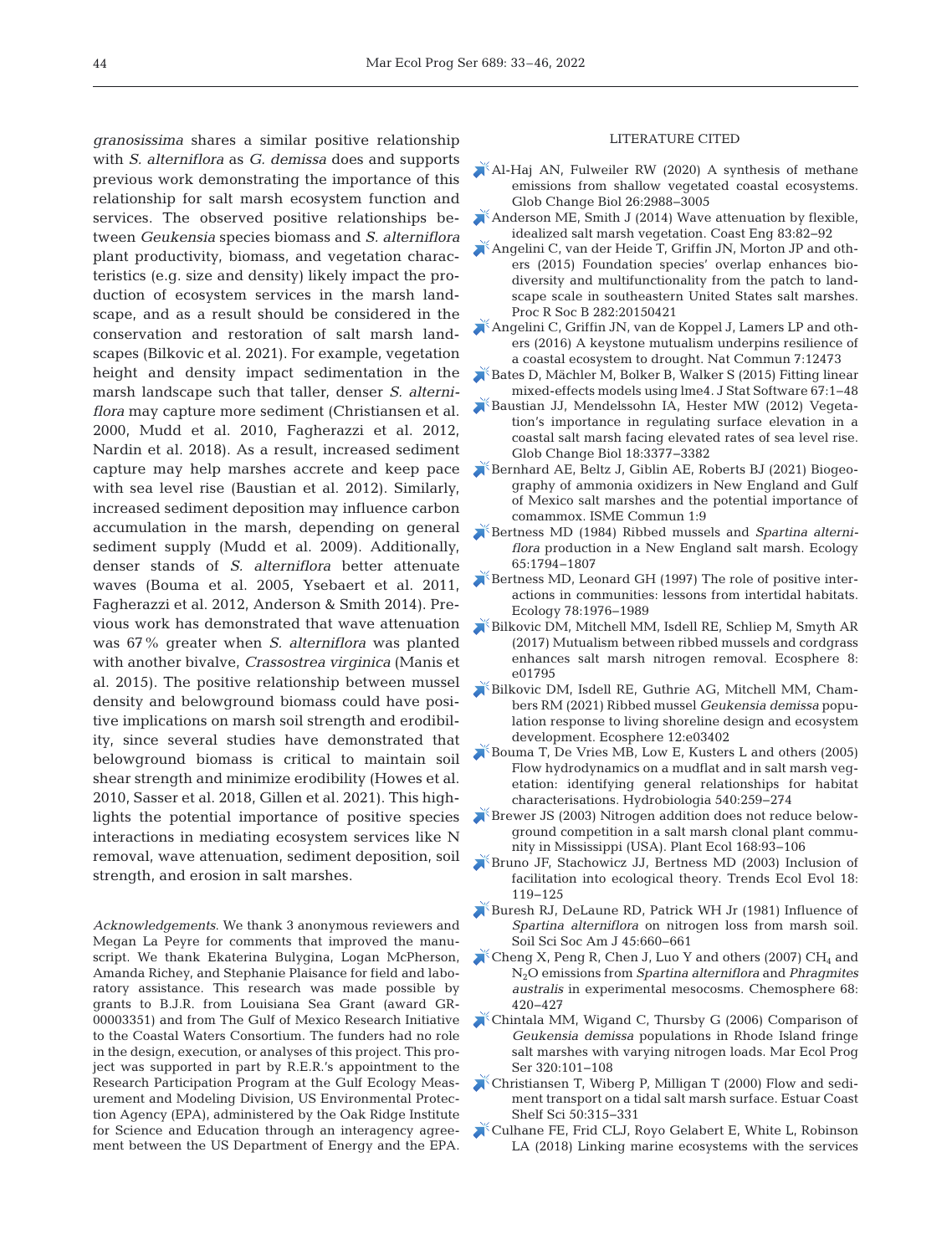they supply: What are the relevant service providing units? Ecol Appl 28: 1740−1751

- [Darby FA, Turner RE \(2008\) Below- and aboveground bio](https://doi.org/10.1007/s12237-008-9037-8)mass of *Spartina alterniflora*: response to nutrient addition in a Louisiana salt marsh. Estuar Coasts 31: 326−334
- [Davis J, Currin C, Morris JT \(2017\) Impacts of fertilization](https://doi.org/10.1007/s12237-017-0251-0)  and tidal inundation on elevation change in microtidal, low relief salt marshes. Estuar Coasts 40: 1677−1687
- [Derksen-Hooijberg M, Angelini C, Lamers LPM, Borst A](https://doi.org/10.1111/1365-2664.12960)  and others (2018) Mutualistic interactions amplify saltmarsh restoration success. J Appl Ecol 55:405-414
- [Dollhopf SL, Hyun JH, Smith AC, Adams HJ, O'Brien S,](https://doi.org/10.1128/AEM.71.1.240-246.2005)  Kostka JE (2005) Quantification of ammonia-oxidizing bacteria and factors controlling nitrification in salt marsh sediments. Appl Environ Microbiol 71:240-246
- [Durand SE, Niespor R, Ador A, Govinda N, Candia M, Tor](https://doi.org/10.1016/j.marpolbul.2020.111629)res K (2020) Ribbed mussel in an urban waterway filters bacteria introduced by sewage. Mar Pollut Bull 161: 111629
- [Emery HE, Fulweiler RW \(2014\)](https://doi.org/10.1016/j.aquabot.2014.01.010) *Spartina alterniflora* and invasive *Phragmites australis* stands have similar greenhouse gas emissions in a New England marsh. Aquat Bot 116: 83−92
- [Fagherazzi S, Kirwan ML, Mudd SM, Guntenspergen GR](https://doi.org/10.1029/2011RG000359)  and others (2012) Numerical models of salt marsh evolution: ecological, geomorphic, and climatic factors. Rev Geophys 50:RG1002
- [Gillen MN, Messerschmidt TC, Kirwan ML \(2021\) Biophysi](https://doi.org/10.5194/esurf-9-413-2021)cal controls of marsh soil shear strength along an estuarine salinity gradient. Earth Surf Dynam 9:413-421
- Greenberg AE, Clesceri LS, Eaton AD (1992) Standard methods for the examination of water and wastewater. American Public Health Association, Washington, DC
- [Hill TD, Roberts BJ \(2017\) Effects of seasonality and envi](https://doi.org/10.1002/ece3.3494)ronmental gradients on *Spartina alterniflora* allometry and primary production. Ecol Evol 7: 9676−9688
- [Holmquist JR, Windham-Myers L, Bernal B, Byrd KB and](https://doi.org/10.1088/1748-9326/aae157)  others (2018) Uncertainty in United States coastal wetland greenhouse gas inventorying. Environ Res Lett 13: 115005
- [Honig A, Supan J, Peyre ML \(2015\) Population ecology of](https://doi.org/10.1890/ES14-00499.1)  the gulf ribbed mussel across a salinity gradient: recruitment, growth and density. Ecosphere 6:226
- [Hopkinson CS, Giblin AE \(2008\) Nitrogen dynamics of](https://doi.org/10.1016/B978-0-12-372522-6.00022-0)  coastal salt marshes. In:Capone DG, Bronk DA, Mulholland MR, Carpenter EJ (eds) Nitrogen in the marine environment, 2nd edn. Academic Press, San Diego, CA, p 991–1036
- [Howes NC, FitzGerald DM, Hughes ZJ, Georgiou IY and](https://doi.org/10.1073/pnas.0914582107)  others (2010) Hurricane-induced failure of low salinity wetlands. Proc Natl Acad Sci USA 107: 14014−14019
- $\mathbb{I}$  Jassby AD, Platt T (1976) Mathematical formulation of the relationship between photosynthesis and light for phytoplankton. Limnol Oceanogr 21:540-547
- [Jordan TE, Valiela I \(1982\) A nitrogen budget of the ribbed](https://doi.org/10.4319/lo.1982.27.1.0075)  mussel, *Geukensia demissa*, and its significance in nitrogen flow in a New England salt marsh. Limnol Oceanogr 27: 75−90
- Ket WA, Schubauer-Berigan JP, Craft CB (2011) Effects of five years of nitrogen and phosphorus additions on a *Zizaniopsis miliacea* tidal freshwater marsh. Aquat Bot 95: 17−23
- [Kreeger DA, Newell RIE \(2001\) Seasonal utilization of dif](https://doi.org/10.1016/S0022-0981(01)00242-8)ferent seston carbon sources by the ribbed mussel, *Geukensia demissa* (Dillwyn) in a mid-Atlantic salt

marsh. J Exp Mar Biol Ecol 260:71−91

- $K$ Kreeger DA, Langdon CJ, Newell RIE (1988) Utilization of refractory cellulosic carbon derived from *Spartina alter ni flora* by the ribbed mussel *Geukensia demissa*. Mar Ecol Prog Ser 42: 171−179
- Kroeger KD, Crooks S, Moseman-Valtierra S, Tang J (2017) Restoring tides to reduce methane emissions in impounded wetlands: a new and potent Blue Carbon climate change intervention. Sci Rep 7:11914
- [Land M, Granéli W, Grimvall A, Hoffmann CC, Mitsch WJ,](https://doi.org/10.1186/s13750-016-0060-0)  Tonderski KS, Verhoeven JTA (2016) How effective are created or restored freshwater wetlands for nitrogen and phosphorus removal? A systematic review. Environ Evid 5: 9
- [Ledford TC, Mortazavi B, Tatariw C, Mason OU \(2020\) Ele](https://doi.org/10.1007/s10533-020-00656-9)vated nutrient inputs to marshes differentially impact carbon and nitrogen cycling in two northern Gulf of Mexico saltmarsh plants. Biogeochemistry 149:1-16
- Logarbo J (2021) Incorporating life into living shorelines: Can Gulf ribbed mussels reduce shoreline erosion and enhance restoration practices? MSc thesis, Louisiana State University, Baton Rouge, LA
- [Manis JE, Garvis SK, Jachec SM, Walters LJ \(2015\) Wave](https://doi.org/10.1007/s11852-014-0349-5)  attenuation experiments over living shorelines over time: a wave tank study to assess recreational boating pressures. J Coast Conserv 19:1-11
- [Maricle B, Lee R \(2002\) Aerenchyma development and oxy](https://doi.org/10.1016/S0304-3770(02)00051-7)gen transport in the estuarine cordgrasses *Spartina alterniflora* and *S. anglica*. Aquat Bot 74: 109−120
- Maricle B, Lee R  $(2007)$  Root respiration and oxygen flux in salt marsh grasses from different elevational zones. Mar Biol 151:413-423
- [Marton JM, Roberts BJ \(2014\) Spatial variability of phospho](https://doi.org/10.1002/2013JG002486)rus sorption dynamics in Louisiana salt marshes. J Geophys Res Biogeosci 119: 451−465
- [Marton JM, Roberts BJ, Bernhard AE, Giblin AE \(2015\)](https://doi.org/10.1007/s12237-015-9943-5)  Spatial and temporal variability of nitrification potential and ammonia-oxidizer abundances in Louisiana salt marshes. Estuar Coasts 38: 1824−1837
- [McFarlin CR, Brewer JS, Buck TL, Pennings SC \(2008\)](https://doi.org/10.1007/s12237-008-9036-9)  Impact of fertilization on a salt marsh food web in Georgia. Estuar Coasts 31: 313−325
- [Mendelssohn IA, McKee KL, Patrick WH \(1981\) Oxygen](https://doi.org/10.1126/science.214.4519.439)  deficiency in *Spartina alterniflora* roots: metabolic adaptation to anoxia. Science 214: 439−441
- [Moody J, Kreeger D \(2020\) Ribbed mussel \(](https://doi.org/10.1016/j.jembe.2019.151237)*Geukensia demissa)* filtration services are driven by seasonal temperature and site-specific seston variability. J Exp Mar Biol Ecol 522: 151237
- Morris J (2007) Estimating net primary production of salt marsh macrophytes. In:Fahey TJ, Knapp AK (eds) Principles and standards for measuring primary production. Oxford University Press, p 106−119
- [Mudd SM, Howell SM, Morris JT \(2009\) Impact of dynamic](https://doi.org/10.1016/j.ecss.2009.01.028)  feedbacks between sedimentation, sea-level rise, and biomass production on near-surface marsh stratigraphy and carbon accumulation. Estuar Coast Shelf Sci 82: 377−389
- [Mudd SM, D'Alpaos A, Morris JT \(2010\) How does vegeta](https://doi.org/10.1029/2009JF001566)tion affect sedimentation on tidal marshes? Investigating particle capture and hydrodynamic controls on biologically mediated sedimentation. J Geophys Res Earth Surf 115: F03029
- [Nardin W, Larsen L, Fagherazzi S, Wiberg P \(2018\) Trade](https://doi.org/10.1016/j.ecss.2018.06.009)offs among hydrodynamics, sediment fluxes and vegeta-